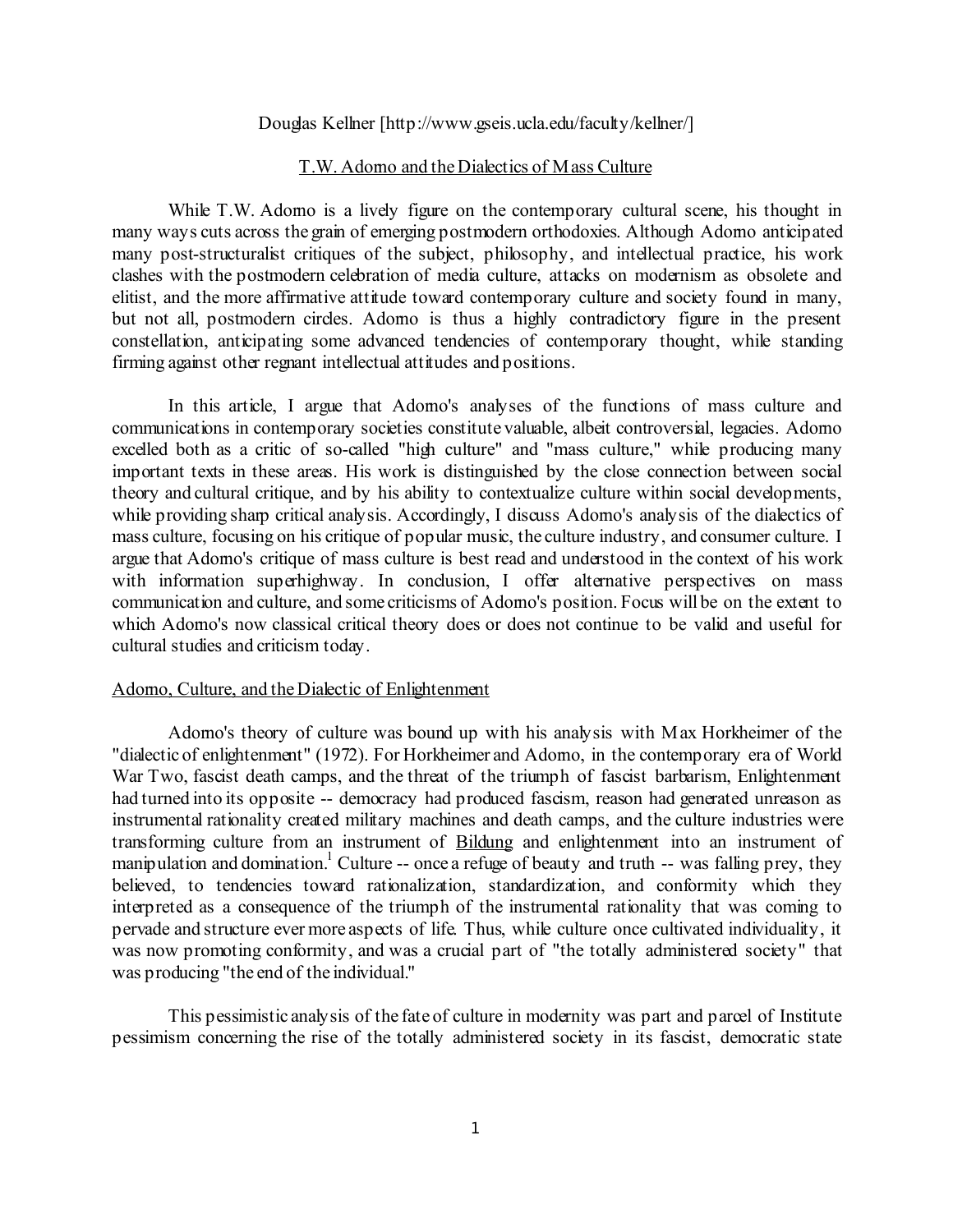capitalist, and state communist forms. Yet Adorno and his colleagues continued to privilege culture as an important, and often overlooked, source of social knowledge, as well as a potential form of social criticism and opposition. As Adomo once wrote:

> the task of {cultural} criticism must be not so much to search for the particular interest-groups to which cultural phenomena are to be assigned, but rather to decipher the general social tendencies which are expressed in these phenomena and through which the most powerful interests realize themselves. Cultural criticism must become social physiognomy. The more the whole divests itself of all spontaneous elements, is socially mediated and filtered, is 'consciousness,' the more it becomes 'culture.'<sup>2</sup>

This passage points both to Adorno's position that administered culture was coming to play ever more fundamental roles in social production and reproduction, and to the belief that analysis of culture can provide crucial insights into social processes. Adorno ascribed a central role to cultural criticism and ideology critique precisely because of the key functions of culture and ideology within contemporary capitalist societies. This focus on culture -- which corresponded to some of his deepest interests -- took the formof a systematic inquiry into the different types, forms, and effects of culture and ideology in contemporary capitalist societies. These ranged from theoretical reflections on the dialectics of culture (i.e. the ways in which culture could be both a force of social conformity and opposition) to critiques of mass culture and aesthetic reflections on the emancipatory potential of high art -- themes at which Adorno excelled and which were central to his thought.

In this section, I will first disclose the origins of Adorno's critique of mass culture in his writings on popular music in the 1930s and argue that he radicalizes his critique as a response to Walter Benjamin's defense of art in the age of mechanical reproduction. From this optic, Horkheimer and Adorno's theory of the culture industry emerges from intense focus and debates over mass culture in Institute of Social Research discussions and publications and can thus be read as a classic articulation of the Institute critique of mass culture -- as I argue in the following section.

In the first issue of the Zeitschrift fur Sozialforschung, articles appeared by Leo Lowenthal and T.W. Adorno which set forth, respectively, a program for a sociology of literature and for a theory and critique of mass culture.<sup>3</sup> In addition to pioneering attempts to develop a sociology of literature, the Institute was among the first to apply theMarxian method of ideology critique to the products of mass culture. Whereas critical theorists like Horkheimer and Marcuse rarely analyzed artifacts of mass culture, others like Adorno and Lowenthal developed both global theories and critiques, while carrying out detailed studies of what they came to call the "culture industries." Adorno began the Institute critique of mass culture in his 1932 article, "On the Social Situation of Music," and he continued it in a series of studies of popular music and other forms of mass culture over the next decades. <sup>4</sup> Adorno initially criticized popular music production for its commodification, rationalization, fetishism, and reification of musical materials -- thus applying the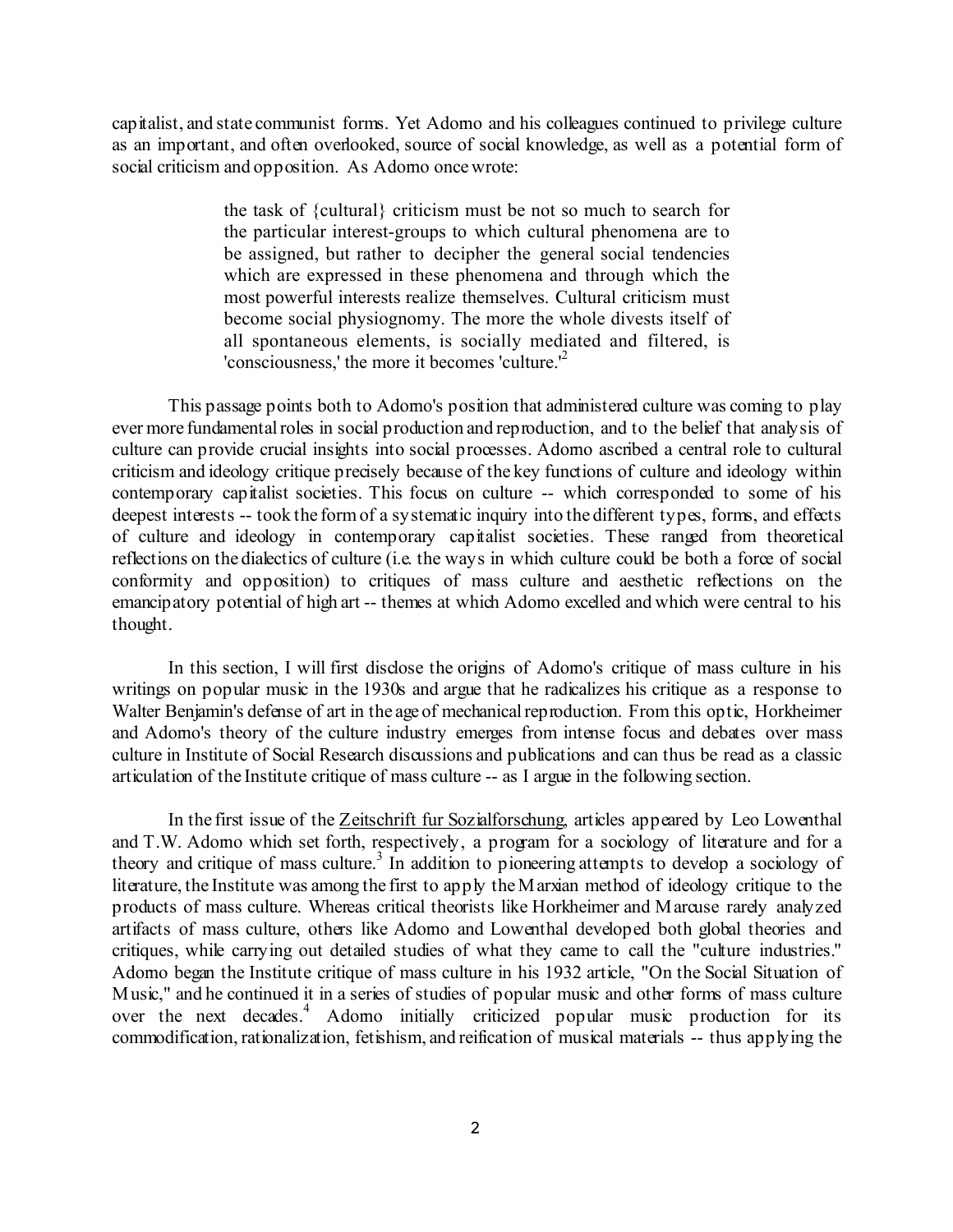key neo-Marxist social categories to culture -- while criticizing as well the "regression" in hearing produced by popular music. The framework for his critique was thus the Institute theory of the spread of rationalization and reification into every aspect of social life and the resultant decline of the individual.

A remarkable individual on the margins of the Institute, Walter Benjamin, contested the tendency to sharply separate "authentic art" frommass culture and to valorize one at the expense of the other. <sup>5</sup> For Benjamin, mechanical reproduction (his term for the processes of social rationalization described by Adorno and others in the Institute) robbed high art of its "aura," of the aesthetic power of the work of art related to its earlier functions in magic, religious cults, and as a spiritual object in the religions of art celebrated in movements like romanticismor "art for art's sake." In these cases, the "aura" of the work derived from its supposed authenticity, its uniqueness and individuality. In an era of mechanical reproduction, however, art appeared as commodities like other mass-produced items, and lost its special power as a transcendent object -- especially in massproduced objects like photography and film with their photo negatives and techniques of mass reproduction. Benjamin experienced this process -- which he believed to be irreversible - ambivalently:

> For the first time in world history, mechanical reproduction emancipates the work of art from its parasitical dependence on ritual. To an even greater degree the work of art reproduced becomes the work of art designed for reproducibility. From a photographic negative, for example, one can make any number of prints; to ask for the 'authentic' print makes no sense. But the instant the criterion of authenticity ceases to be applicable to artistic production, the total function of art is reversed. Instead of being based on ritual, it begins to be based on another practice - politics.<sup>6</sup>

While Adomo tended to criticize precisely the most mechanically mediated works of mass culture for their standardization and loss of aesthetic quality -- while celebrating those works that most steadfastly resisted commodification and mechanical reproduction -- Benjamin saw progressive features in high art's loss of its auratic quality and its becoming more politicized. Such art, he claimed, assumed more of an "exhibition value" than a cultic or religious value, and thus demystified its reception. Furthermore, he believed that proliferation of mass art -- especially through film - would bring images of the contemporary world to the masses and would help raise political consciousness by encouragingscrutiny of theworld, as well as by bringing socially critical images to millions of spectators:

> By close-ups of the things around us, by focusing on hidden details of familiar objects, by exploring commonplace milieus under the ingenious guidance of the camera, the film, on the one hand, extends our comprehension of the necessities which rule our lives; on the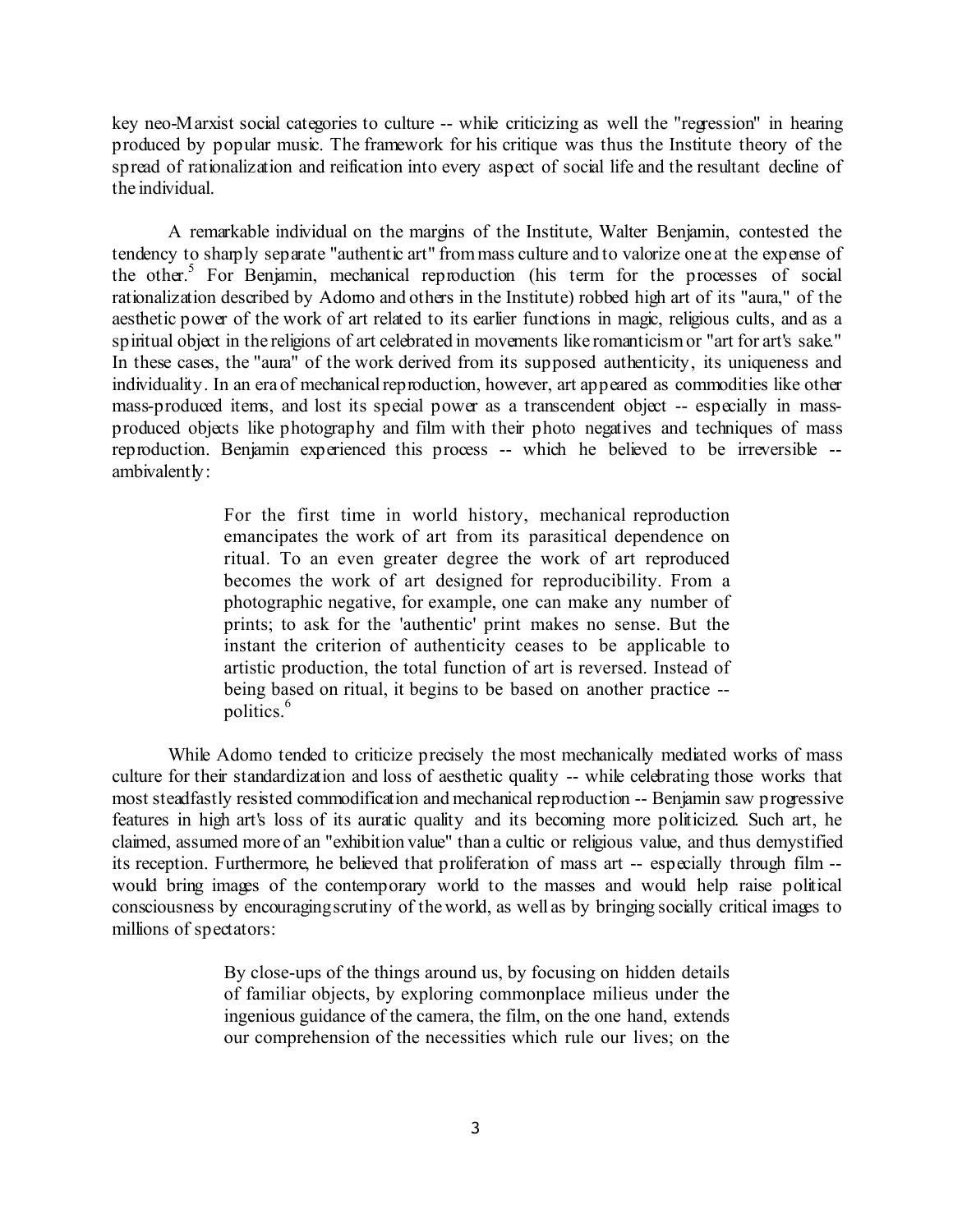other hand, it manages to assure us of an immense and unexpected field of action. Our taverns and our metropolitan streets, our offices and furnished rooms, our railroad stations and our factories appeared to have us locked up hopelessly. Then came the film and burst this prison-world asunder by the dynamite of the tenth of a second, so that now, in the midst of its far-flung ruins and debris, we calmly and adventurously go traveling." $\prime$ 

Benjamin claimed that themode of viewing filmbroke with the reverential mode of aesthetic perception and awe encouraged by the bourgeois cultural elite who promoted the religion of art. Montage in film, its "shock effects," the conditions of mass spectatorship, the discussion of issues which film viewing encouraged, and other features of the cinematic experience, produced, in his view, a new sort of social and political experience of art which eroded the private, solitary, and contemplative aesthetic experience encouraged by high culture and its priests. Against the contemplation of high art, the "shock effects" of film produce a mode of "distraction" which Benjamin believed makes possible a "heightened presence of mind" and cultivation of "expert" audiences able to examine and criticize filmand society. 8

In some essays on popular music and in his studies of the culture industries, Adorno attempted to provide a critical response to Benjamin's optimistic appraisal of the socially critical potential of popular art. In a 1938 essay, "On the Fetish-Character in Music and the Regression of Listening," Adorno analyzed in detail the various ways that music performers, conductors, instruments, technical performance, and arrangement of works were fetishized, and how this signified the ways that exchange-value was predominating over use-value in musical production and reception -- thus pointing again to how capitalism was able to control aspects of life once resistant to commercial concerns. In Adorno's words:

> The works which are the basis of the fetishization and become cultural goods experience constitutional changes as a result. They become vulgarized. Irrelevant consumption destroys them. Not merely do the few things played again and again wear out, like the Sistine Madonna in the bedroom, but reification affects their internal structure. They are transformed into a conglomeration of irruptions which are impressed on the listeners by climax and repetition, while the organization of the whole makes no impression whatsoever (FsR, p. 281).

In this situation, musical listening regresses to mere reaction to familiar and standardized formulas (FsR, pp. 285ff.) which increase social conformity and domination. Regression closes off

> the possibility of a different and oppositional music. Regressive, too, is the role which contemporary mass music plays in the psychological household of its victims. They are not merely turned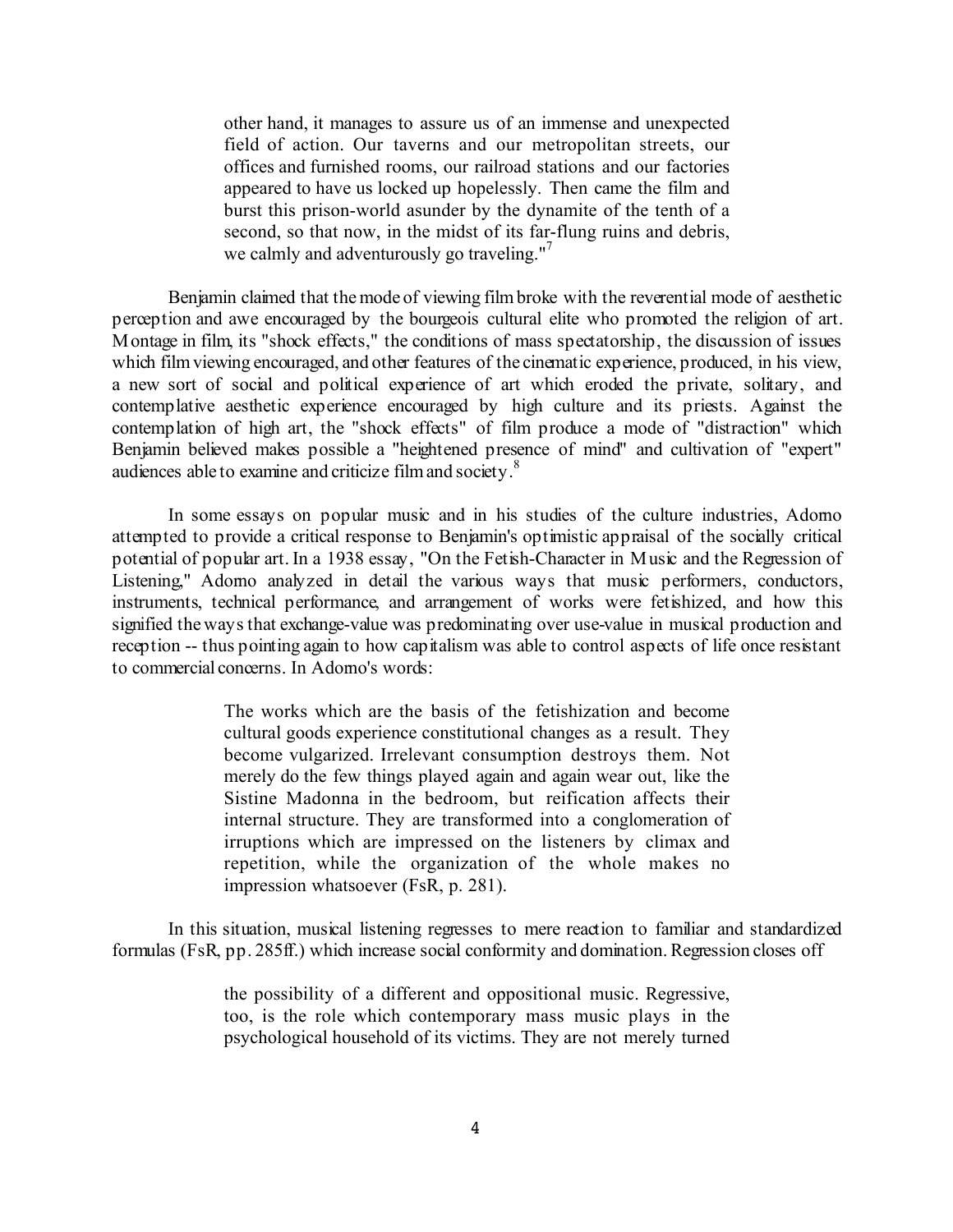away from more important music, but they are confirmed in their neurotic stupidity, quite irrespective of how their musical capacities are related to the specific musical culture of earlier social phases. The assent to hit songs and debased cultural goods belongs to the same complex of symptoms as do those faces of which one no longer knows whether the film has alienated them from reality or reality has alienated them from the film, as they wrench open a great formless mouth with shining teeth in a voracious smile, while the tired eyes are wretched and lost above. Together with sport and film, mass music and the new listening help to make escape from the whole infantile milieu impossible. The sickness has a preservative function" (FSR, p. 287).

Adorno's infamous attack on jazz should be read in the context of his theory of musical fetishism and regression.<sup>9</sup> For Adomo, the often faddish taste for jazz also exhibited features of fetishism, reification, and regression that he observed in other forms of popular music. Contrary to popular belief, Adorno argued that jazz was as standardized, commercialized, and formulaic as other kinds of popular music and encouraged cultural conformity (to dominant models, tastes, etc.) in its devotees as much as other forms of mass culture. Its seeming spontaneity and improvisation are themselves calculated in advance and the range of what is permissible is as circumscribed as in clothes or other realms of fashion.

Adorno and Horkheimer also attempted to counter Benjamin's optimistic appraisal of the progressive elements of film through critique of Hollywood film production. Film in the culture industries was organized like industrial production and utilized standardized formulas and conventional production techniques to mass produce films for purely commercial -- rather than cultural -- purposes. Films reproduced reality as it was and thus helped individuals to adjust and conform to the new conditions of industrial and mass society: "they hammer into every brain the old lesson that continuous friction, the breaking down of all individual resistance, is the condition of life in this society. Donald Duck in the cartoons and the unfortunate in real life get their thrashing so that the audience can learn to take their own punishment."(Horkheimer and Adorno 1972: 138). Finally, films "are so designed that quickness, powers of observation, and experience are undeniably needed to apprehend themat all; yet sustained thought is out of the question if the spectator is not to miss the relentless rush of facts. Even though the effort required for his response is semiautomatic, no scope is left for the imagination. Those who are so absorbed by the world of the movie -- by itsimages, gestures, and words -- that they are unable to supply what really makes it a world, do not have to dwell on particular points of its mechanics during a screening. All the other films and products of the entertainment industry which they have seen have taught them what to expect; they react automatically" (Horkheimer and Adorno 1972: 126-127).

During the late 1930s and the 1940s when Adorno was developing his critique of popular music (and culture), he was working with Paul Lazarsfeld on some of the first academic studies of the communications industry, and thus was being exposed to some of the more debased and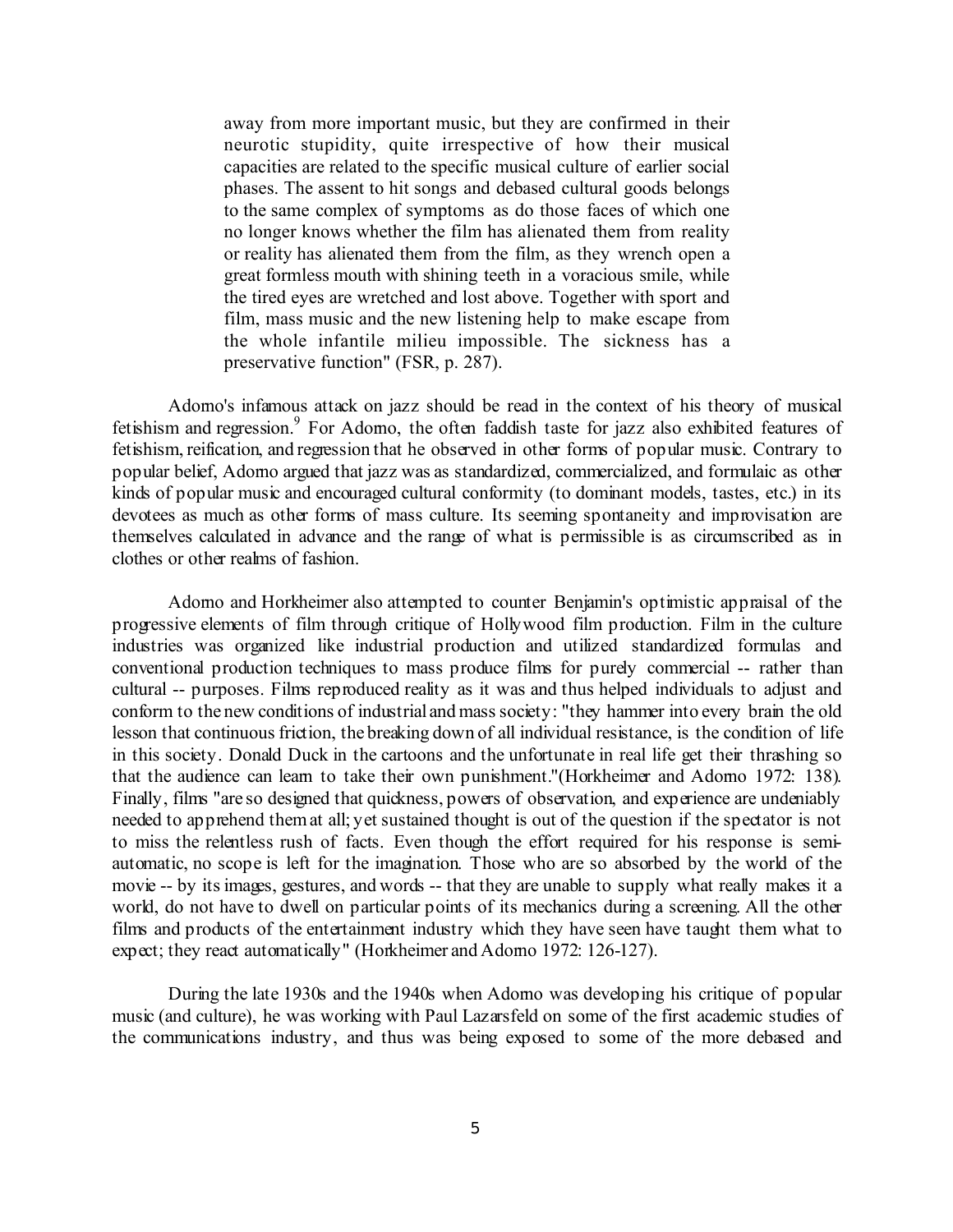commercialized forms of popular music.<sup>10</sup> Obviously, Adomo was criticizing these musical forms from the standpoint of his conception of "authentic" music which he found instantiated in high modernism. "Authentic art," for Adorno, is a preserve of both individuality and happiness, as well as a source of critical knowledge. Further, an element of resistance is inherent in the most aloof art. Mass culture for Adorno merely reproduced the status quo and thus helped to reproduce personality structures which would accept the world as it is. High culture, by contrast, is conceptualized as at least a potential force of enlightenment and emancipation. For Adorno, however, only the most radically avant-garde works could provide genuine aesthetic experience. Against the false harmonies of kitsch and affirmative art, Adorno defended the "de-aestheticization" (Entkunstung) of art, its throwing off false veils of harmony and beauty in favor of ugliness, dissonance, fragmentation, and negation which he believed provided a more truthful vision of contemporary society, and a more emancipatory stance forsocially critical art. In Adorno's view, art had become increasingly problematical in a society ruled by culture industries and art markets, and to remain "authentic," art must therefore radically resist commodification and integration. This required avant-garde techniques which would enhance art's shock-value, and its critical, emancipatory effects. In his volumes of critical writings, Adorno always championed precisely those most negative and dissonant artists: Kafka and Beckett in literature, Schonberg and Berg in music, Giacommetiin sculpture, and Celan in poetry. Through de-aestheticization, autonomous art would undermine specious harmonizations and reconciliation with the existing world which could not legitimately take place, Adomo believed, until the world was radically changed.<sup>11</sup>

For example, in his well-known critique of "politically committed art," "Commitment," Adomo writes:

> It is not the office of art to spotlight alternatives, but to resist by its form alone the course of the world, which permanently puts a pistol to men's heads... Kafka's prose and Beckett's plays, or the truly monstrous novel The Unnameable, have an effect by comparison with which officially committed works look like pantomimes. Kafka and Beckett arouse the fear which existentialism merely talks about. By dismantling appearance, they explode from within the art which committed proclamation subjugates from without, and hence only in appearance. The inescapability of their work compels the change of attitude which committed works merely demand."<sup>12</sup>

Thus, for Adorno "authentic art" provided insight into existing reality, expressing human suffering and the need for social transformation, and provided as well an aesthetic experience which helped to produce critical consciousness and the need for individual and social transformation. Art for Adorno was thus a privileged vehicle for emancipation. Aesthetic experience alone, he came to believe, provided the refuge for truth and a sphere of individual freedom and resistance. In addition, authentic art validates the claims of sensuous particularities and pure experience, providing bodily experiences of pleasure and validatingsense experience devoid fromends. Art is thus an end in itself,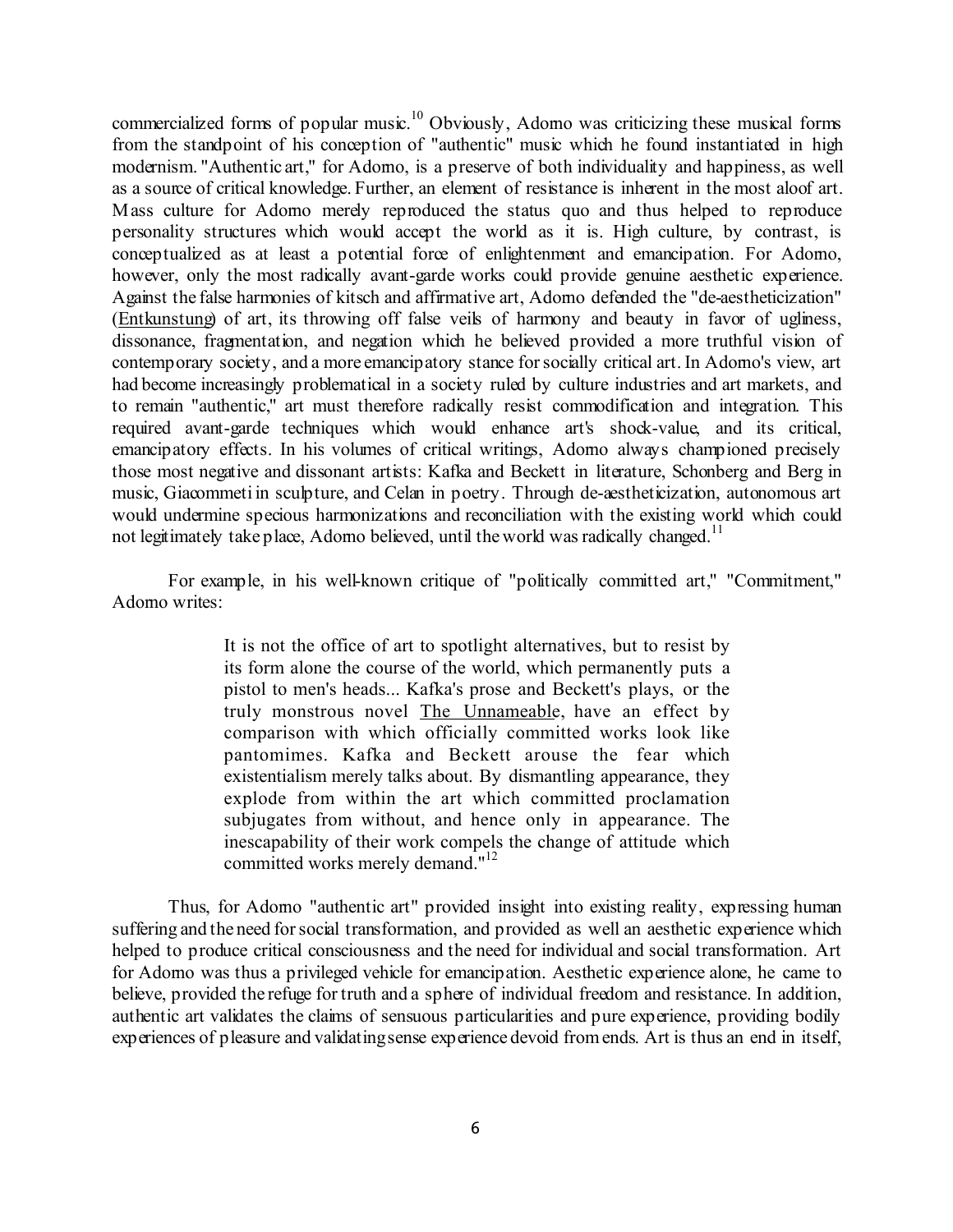it liberates one fromthe cares of theworld, it provides access to another dimension at the same time that it illuminates socio-historical reality, is a repository of historical truth, [add lyric poetry example

Adorno's problem was that in his optic only authentic art could provide genuine aesthetic experience, and it was precisely authentic art which was disappearing in the administered society. It is impossible here to go into the complexities of Adorno's theory of art, or to discuss the full range of his contributions to the sociology of culture, to ideology critique, and to aesthetic theory and political aesthetics. Instead, I turn to his and Max Horkheimer's critique of the culture industry and the ways that the Institute model influenced debates over mass culture and society from the 1950s to the present.

# Adomo and the Culture Industry

While the origins of the Institute for Social Research approach to mass culture and communication are visible in Adorno's early writings on music, Horkheimer and Adorno did not really develop the theory of the culture industries until their emigration to the United States in the 1930s. <sup>13</sup> During their exile period from the mid-1930s through the 1940s, members of the Institute witnessed the proliferation of mass communications and culture and the rise of the consumer society, experiencing at first-hand the advent to cultural power of the commercial broadcasting systems, President Roosevelt's remarkable use of radio for political persuasion, and the ever-growing popularity of cinema during a period in which from 85,000,000 to 110,000,000 Americans paid to see "the movies" each week.<sup>14</sup> And they experienced as well the wide-spread popularity of magazines, comic books, cheap fiction, and the other flora and fauna of the new mass-produced culture.

The culture industry theory was developed in the United States during the heyday of the press, radio, and cinema as dominant cultural forms; it was published just before the first wave of the introduction of television, whose importance Adorno and Horkheimer anticipated, and whose forms and effects were analyzed by Adorno in a classic article originally entitled "How to Look at Television."<sup>15</sup> Interest in the new communications media was growing, and a new discipline was emerging to study its social effects and functions. Research into media communications in the United States waslargely inaugurated by the Institute for Social Research, then located at Columbia University, and by Paul Lazarsfeld and his associates in the "Radio Research Project" and later the "Bureau of Applied Social Research" at Princeton and then Columbia University. Lazarsfeld was connected with the Institute for Social Research in various ways, and for several years the groups interacted and undertook common projects.<sup>16</sup>

From their vantage point in California during the 1940s, where many of their exiled compatriots from Germany worked for the film industry, Adorno and Horkheimer were able to experience how business interests dominated mass culture and could observe the fascination that the entertainment industries exerted within the emerging media and consumer society. Marcuse, Lowenthal, and others, who worked in Washington during this period for the Office of War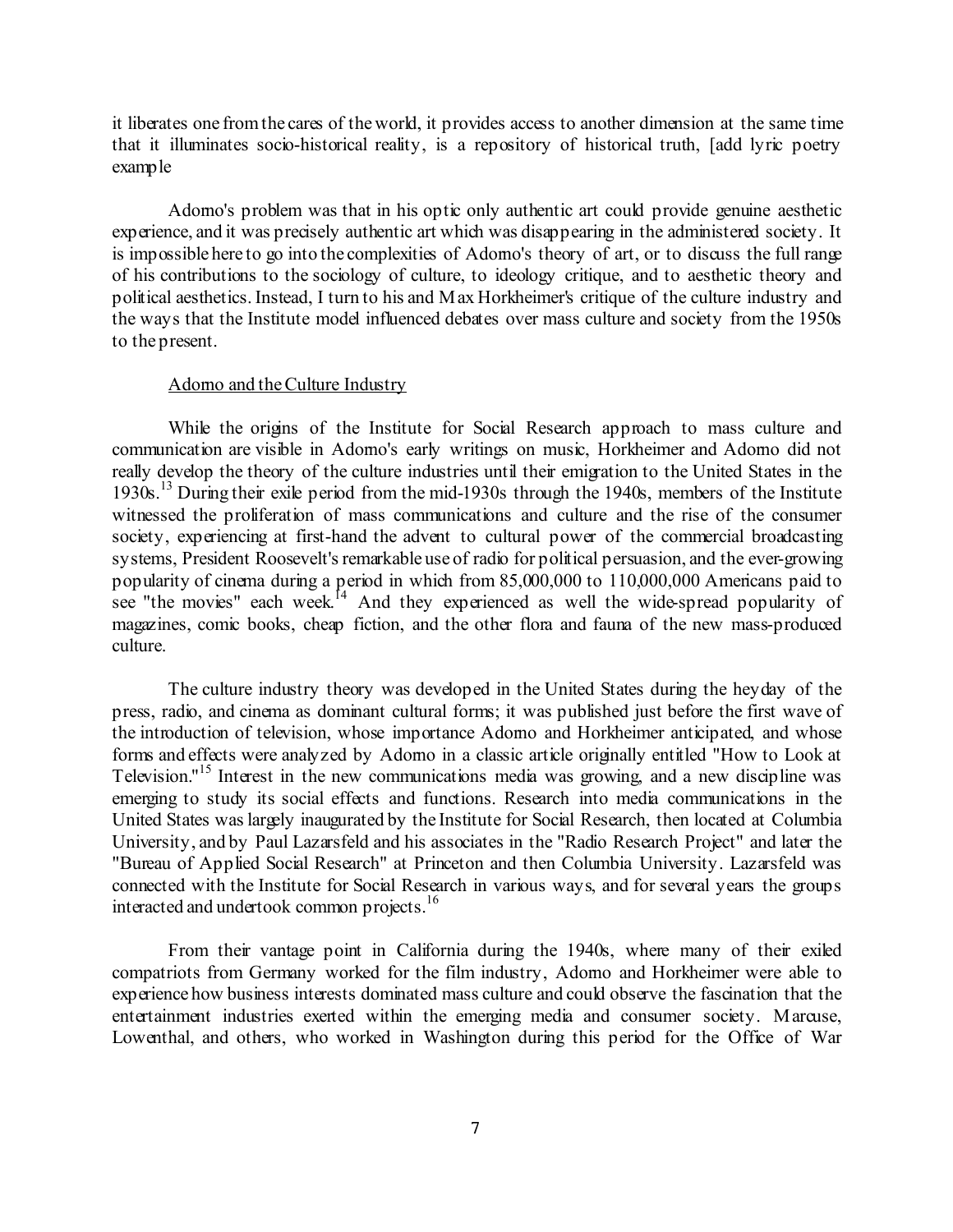Information and the U.S. intelligence services, were able to observe government use of mass communications as instruments of political propaganda. The critical theorists thus came to see what they called the "culture industries" as a central part of a new configuration of capitalist modernity which used culture, advertising, mass communications, and new forms of social control to induce consent to and reproduce the new forms of capitalist society. The production and transmission of media spectacles which transmit ideology and consumerismthrough themeans of allegedly "popular entertainment" and information were, they believed, a central mechanism through which contemporary society came to dominate the individual.

Adorno and Horkheimer adopted the term "culture industry," as opposed to concepts like "popular culture" or "mass culture," because they wanted to resist notions that products of the culture industry emanated from the masses or from the people.<sup>17</sup> For they saw the culture industry as being administered culture, imposed from above, as instruments of indoctrination and social control. The term"culture industry" thus contains a dialectical irony typical of the style of critical theory: culture, as traditionally valorized, is supposed to be opposed to industry and expressive of individual creativity while providing a repository of humanizing values. In the culture industries, however, culture has come to function as a mode of ideological domination rather than of humanization or emancipation.

The culture industry was perceived as the culmination of a historical process in which technology and scientific organization and administration came to dominate thought and experience. Although Adorno and Horkheimer carry out a radical questioning of Marxism and the development of an alternative philosophy of history and theory of society in Dialectic of Enlightenment, their theory of the culture industry provides a neo-Marxian account of the mass media and culture which helps explain both the ways in which the culture industries reproduce capitalist societies and why socialist revolutions failed to take place in these societies. In this sense, the Institute theory of "culture industry as mass deception" provides a rebuttal both to Lukàcs' theory of revolution and "class consciousness," and to Brecht's and Benjamin's belief that the new forces of mass communications -especially radio and film -- could serve as instruments of technological progress and social enlightenment which could be turned against the capitalist relations of production and could be used as instruments of political mobilization and struggle.<sup>18</sup>

For Adorno and Horkheimer, by contrast, these new technologies were used as instruments of ideological mystification and class domination. Against Lukàcs and others who argued that capitalist society necessarily radicalized the working class and produced class consciousness, Adorno and Horkheimer suggested that the culture industries inhibit the development of class consciousness by providing the ruling political and economic forces with a powerful instrument of social control. The conception of the culture industry therefore provides a model of a technically advanced capitalist society which mobilizes support for its institutions, practices, and values from below making class-consciousness more difficult to attain than before. Using Gramsci's terminology, the culture industries reproduce capitalist hegemony over the working class by engineering consent to the existing society, and thus establishing a socio-psychological basis for social integration.<sup>19</sup> Whereas fascism destroyed civil society (or the "public sphere") through politicizing mediating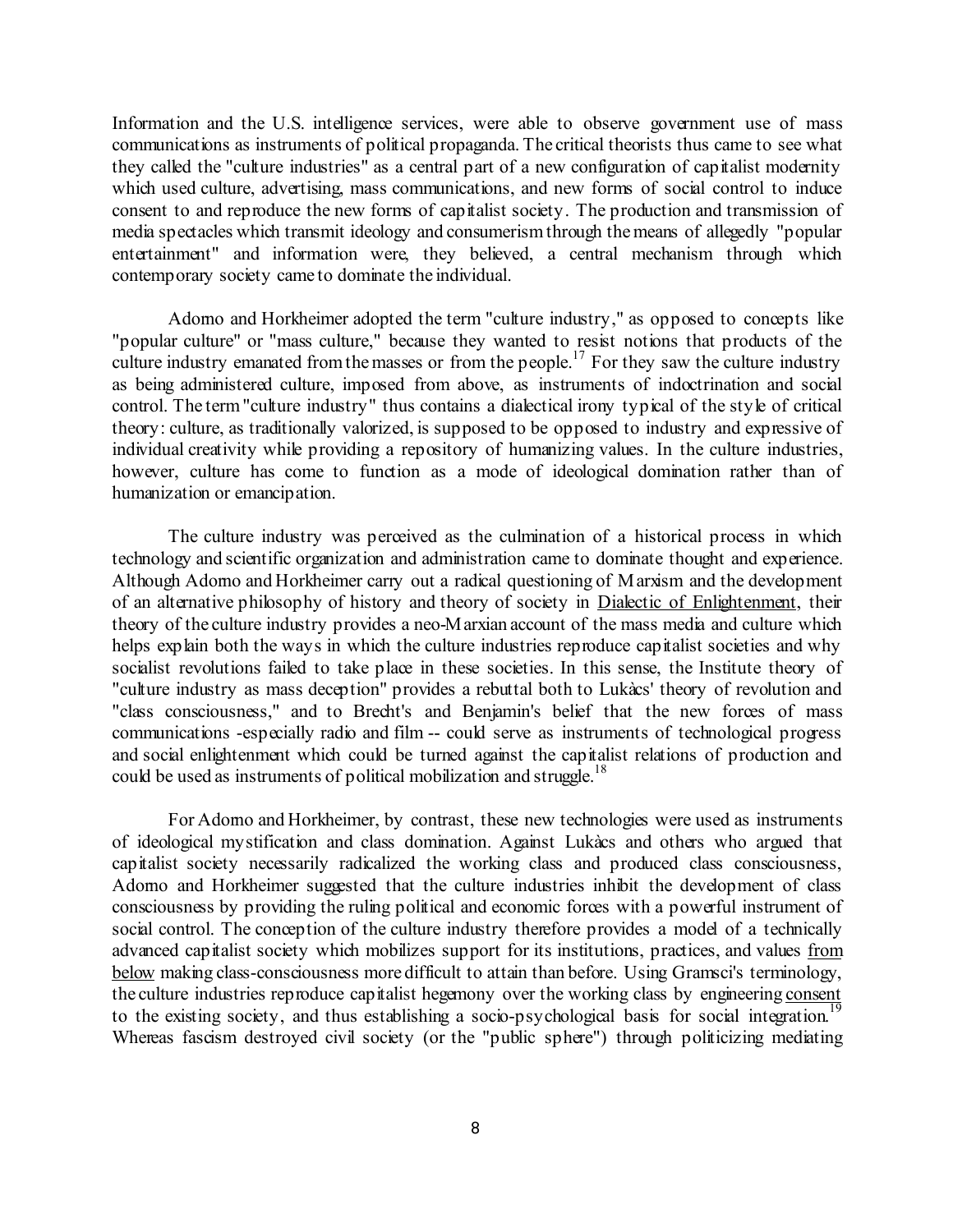institutions, or utilizing force to suppress all dissent, the culture industries coax individuals into the privacy of their home, or movie theater, while producing consumers-spectators of media events and escapist entertainment who are being subtly indoctrinated into dominant ideologies and conformist behavior.

The analysis of the culture industry stands, therefore, in a quite ambivalent relationship to classical Marxism. On one hand, the theory is part of the foundation for the critical theory of society, replacing the critique of political economy which had been the foundation for social theories previously in theMarxian tradition. And it served as an important part of the explanation of why the critical theorists no longer placed faith in the revolutionary vocation of the proletariat. Yet in other ways, the analysis of the culture industry employs Marxian arguments through stressing capitalist control of culture, the commodification and reification of culture, its ideological functions, and the ways that it integrates individuals into capitalist society.

For example, Adorno and Horkheimer utilize a model that pits the individual against its "adversary -- the absolute power of capitalism" (1972: p. 120), and describe the tendencies toward conformity, standardization, and deception in the culture industry by means of its control by monopoly corporations which themselves are central to the capitalist system (pp. 120ff.). The very processes of production in the culture industry are modelled on factory production where everything is standardized, streamlined, coordinated, and planned down to the last detail. Indeed, Adorno and Horkheimer use their analysis of the culture industry to call attention to what they perceive as the fundamental traits of the administered society, and to carry out a radical critique of capitalism. They suggest that reflection on the culture industries illuminates the processes toward standardization, homogenization, and conformity that characterize social life under what they call "totalitarian capitalism." The tendencies toward manipulation and domination in the culture industry illuminate similar trends throughout capitalist society.

In a key passage, they indicate how technological and material forces of progress can be used to foster domination and regression:

> The fallen nature of modern man cannot be separated from social progress. On the one hand the growth of economic productivity furnishes the conditions for a world of greater justice; on the other hand it allows the technical apparatus and the social groups which administer it a disproportionate superiority to the rest of the population. The individual is wholly devaluated in relation to the economic powers, which at the same time press the control of society over nature to hitherto unsuspected heights. Even though the individual disappears before the apparatus which he serves, that apparatus provides for him as never before. In an unjust state of life, the impotence and pliability of the masses grow with the quantitative increase in commodities allowed them" (1972: pp. xivxv).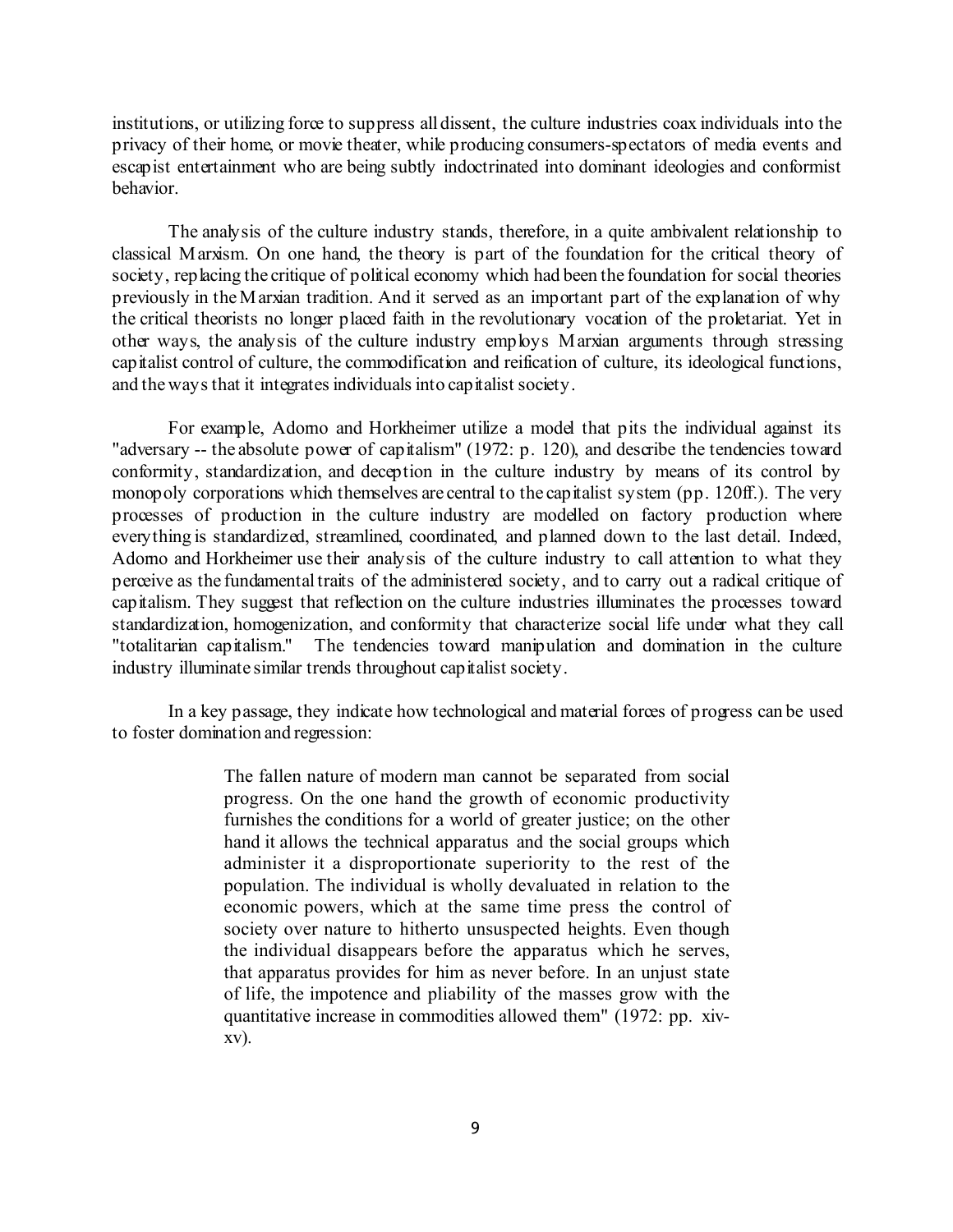Adorno and Horkheimer point to similarities between industrial and cultural production, and a growing social unification based on increasinghomogenization and control:

> The ruthless unity in the culture industry is evidence of what will happen in politics. Marked differentiations such as those of A and B films, or of stories in magazines in different price ranges, depend not so much on subject matter as on classifying, organizing, and labelling consumers. Something is provided for all so that none may escape; the distinctions are emphasized and extended. The public is catered for with a hierarchical range of mass-produced products of varying quality, thus advancing the rule of complete quantification. Everybody must behave (as if spontaneously) in accordance with his previously determined and indexed level, and choose the category of mass product turned out for his type. Consumers appear as statistics on research organization charts, and are divided by income groups into red, green, and blue areas; the technique is that used for any type of propaganda (1972: 123).

Later in the chapter, Adorno and Horkheimer describe the blend between mass culture, advertising, and consumption in the consumer society (Horkheimer and Adorno 1972: 156ff.). They argue:

> The assembly-line character of the culture industry, the synthetic, planned method of turning out its products (factory-like not only in the studio but, more or less, in the compilation of cheap biographies, pseudodocumentary novels, and hit songs) is very suited to advertising: the important individual points, by becoming detachable, interchangeable, and even technically alienated from any connected meaning, lend themselves to ends external to the work. The effect, the trick, the isolated repeatable device, have always been used to exhibit goods for advertising purposes, and today every monster close-up of a star is an advertisement for her name, and every hit song a plug for its tune. Advertising and the culture industry merge technically as well as economically. In both cases the same thing can be seen in innumerable places, and the mechanical repetition of the same cultural product has come to be the same as that of the propaganda slogan. In both cases the insistent demand for effectiveness makes technology into psychotechnology, into a procedure for manipulating men. In both cases the standards are the striking yet familiar, the easy yet catchy, the skillful yet simple; the object is to overpower the customer, who is conceived as absent-minded or resistant" (1972: 163).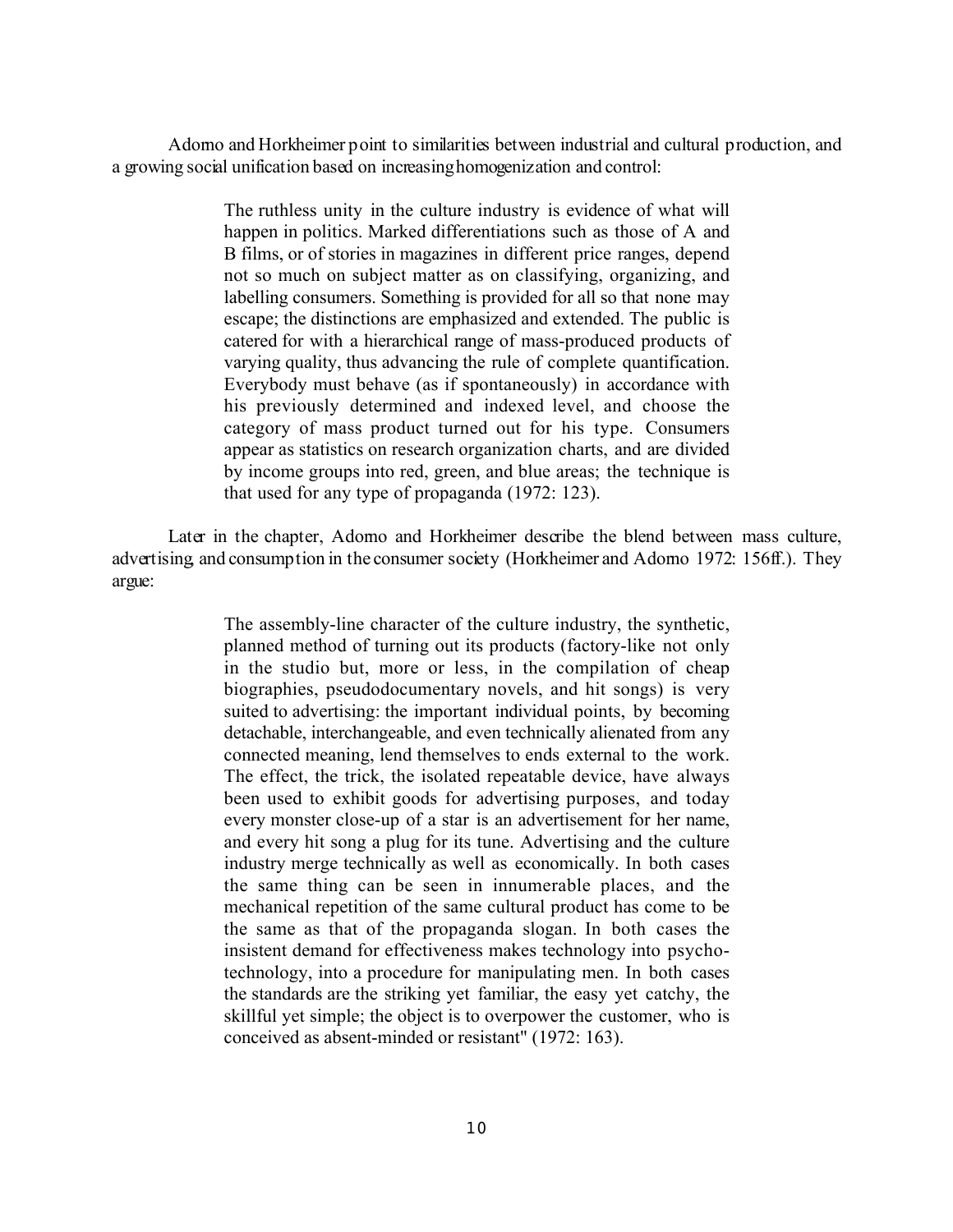The mass deception present in the culture industries is similar to the deception, false promises, and manipulation in the economic, political, and social spheres. In this conception, one of the main trends of contemporary capitalist societies is the synthesis of advertising, culture, information, politics, and manipulation that characterizes the culture industries. This dialectical focus on the relationships between the culture industry and capitalism points to a basic methodological position within critical theory that in turn marks its affinity to Marxian dialectics. For critical theory every social phenomenon must be interpreted in terms of a theory of society which itself is part of a theory of capitalism. The theory of the relationships between society and the economy illuminate phenomena like the culture industry, and its analysis in turn sheds light on the economy and society. Consequently, critical theory operates with a dialectic between its topics of analysis (the culture industry, or anti-semitism, or whatever other topic is addressed) and its theory of society. In this dialectic, the theory of society illuminates the topic under investigation - which in turn illuminates the fundamental social trends (i.e. commodification, reification, etc.) described in the social theory.

After describing the style of culture industry products and the formulas, conventions, and stereotypes that constitute it, Adorno and Horkheimer analyze several of the strategies used to indoctrinate its consumers into acceptance of the existing society. "Entertainment," they claim, accustoms the audiences to accept existing society as natural by endlessly repeating and reproducing similar views of the world which present the existing way of life as the way of the world. The eternal recurrence of the same in the culture industry changes, they suggest, the very nature of ideology:

> Accordingly, ideology has been made vague and noncommittal, and thus neither clearer nor weaker. Its very vagueness, its almost scientific aversion from committing itself to anything which cannot be verified, acts as an instrument of domination. It becomes a vigorous and prearranged promulgation of the status quo. The culture industry tends to make itself the embodiment of authoritative pronouncements, and thus the irrefutable prophet of the prevailing order. It skillfully steers a winding course between the cliffs of demonstrable misinformation and manifest truth, faithfully reproducing the phenomenon whose opaqueness blocks any insight and installs the ubiquitous and intact phenomenon as ideal. Ideology is split into the photograph of stubborn life and the naked lie about its meaning -- which is not expressed but suggested and yet drummed in. To demonstrate its divine nature, reality is always repeated in a purely cynical way. Such a photological proof is of course not stringent, but it is overpowering.... The new ideology has as its objects the world as such. It makes use of the worship of facts by no more than elevating a disagreeable existence into the world of facts in representing it meticulously" (1972: pp.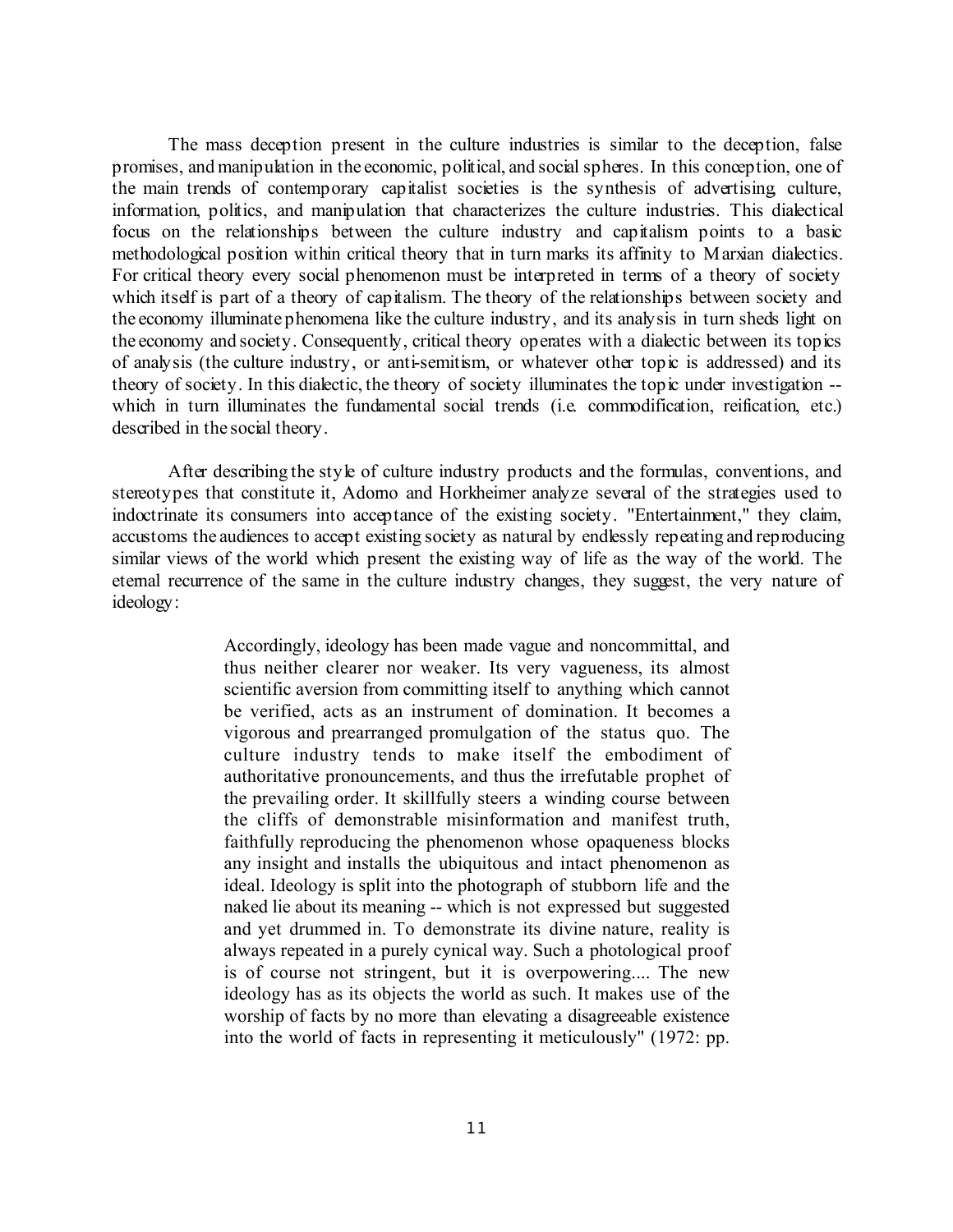#### 147-148).

The culture industry thus tries to induce the individual to identify with society's typical figures and models: "Pseudo-individuality is rife: from the standardized jazz improvisation to the exceptional film star whose hair curls over her eye to demonstrate her originality. What is individual is no more than the generality's power to stamp the accidental detail so firmly that it is accepted as such. The defiant reserve or elegant appearance of the individual on show is mass-produced like Yale locks, whose only difference can be measured in fractions of millimeters" (1972: p. 154). The culture industry thus serves as a powerful instrument of social control that induces individuals to accept their fate and conform to existing society. Advertising progressively fuses in style and technique with the entertainment of the culture industry (1972: pp. 156-167) which in turn can be read as advertisements for the existing society and established way of life.

Like every theoretical conception, the notion of the culture industries was a product of its historical period and its insights and limitations result primarily from the fact that it theorized features of a past historical conjuncture. The Institute conception of the role of mass culture and communication was first shaped in the period of Nazi Germany where they witnessed Hitler's extraordinary use of mass communications and fascist spectacles. Obviously, the experience of fascism shaped the critical theorists views of the rise of a behemoth state and cultural apparatus combined with an eclipse of democracy, individuality, and what they saw as authentic art. And in exile in the United States, they observed Roosevelt's impressive use of the media and the propagandistic uses of the mass media during World War intellectual. Consequently, political use and control of the media during conditions of warfare, with an enlarged wartime state and subordinate war-time economy, coupled with capitalist control of the entertainment industries, provided the historical roots of the Institute model of the culture industries as instruments of social control. Indeed, themedia under thistype of militarized social system and war conditions -- whether liberal-democratic, fascist, or state socialist -- will be rather one-dimensional and propagandistic. Moreover, the critical theory model of the media and society also rather accurately described certain dominant trends and effects during the post-World War Two Cold War period when the media were enlisted in the anti-communist crusade and when media content was subject to tight control and censorship -a situation signalled by Adorno and Horkheimer's allusions to "purges" (1972: p.  $123)$ <sup>20</sup>

#### Adomo, Cultural Studies, and Critique

The critique of the culture industries was one of the most influential aspects of critical theory, and its impact on social theory and on theories and critiques of mass communication and culture was significant. While there are many limitations to Adorno analyses of mass culture, it provides models of radical critique of the artifacts of media culture, situates culture and communication within the capitalist political economy and historical context of its day, and anticipates British cultural studies in taking seriously artifacts of media culture, conceptualizing the dynamic interaction between text and audience, and relating culture and politics.<sup>21</sup>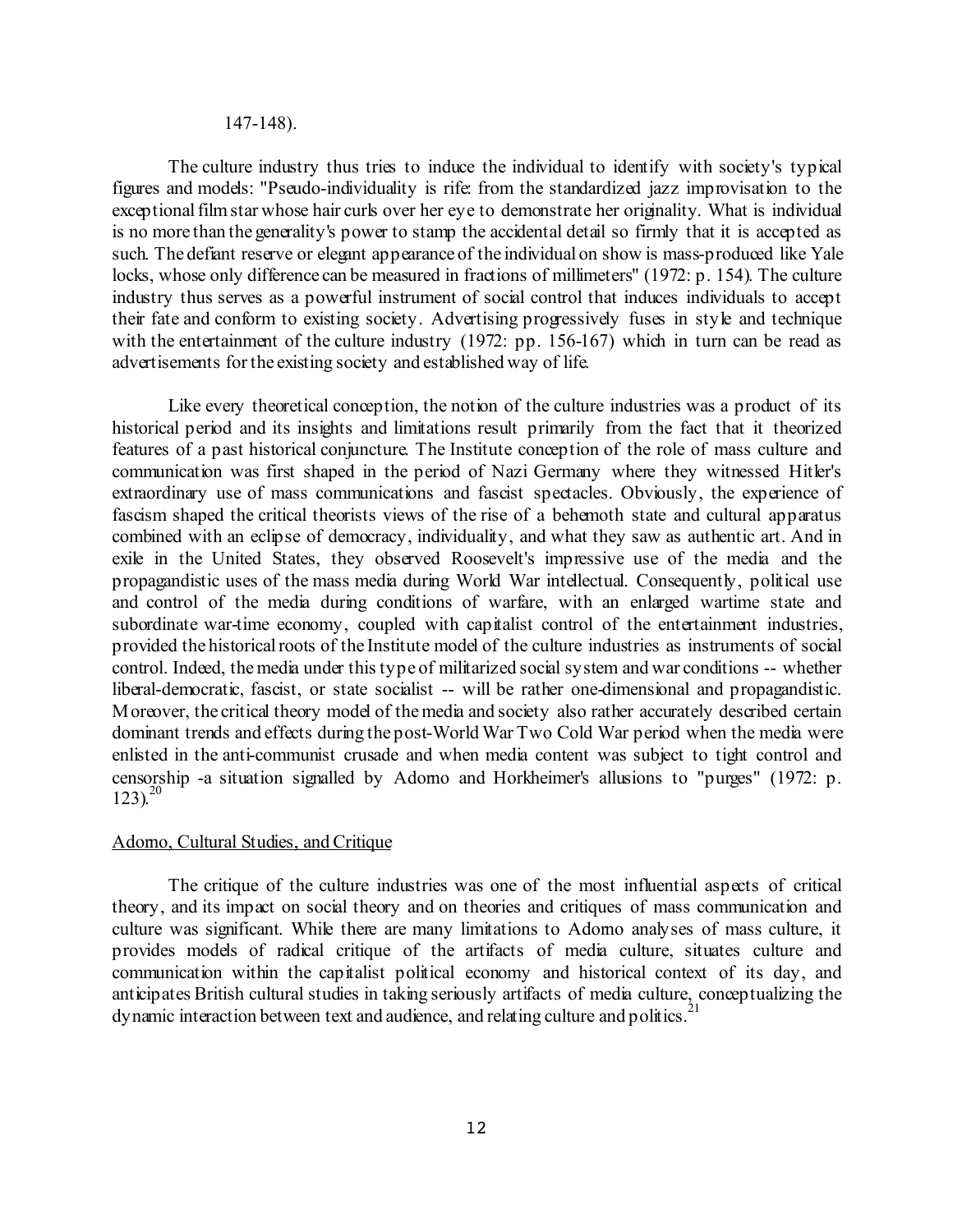Thus, despite its limitations which I shall outline in this section, Adorno's analyses of the culture industries makemany important contributions to the study of media culture. Adorno and his colleagues conceptualize culture and communications as part of society and focuses on how socioeconomic imperatives helped constitute their nature, function, and effects. By conceiving of these important social forces as part of socio-economic processes, critical theory integrates study of culture and communication with study of the economy and society. And by adopting a critical approach to the study of allsocial phenomena, Adorno and critical theory are able to conceptualize how the culture industries serve as instruments of social control and thus serve the interests of social domination. Adorno and his Institute colleagues where thus among the first social theorists to see the importance of mass culture and communication in the reproduction of contemporary societies and developed a critical approach whereas moremainstreamapproaches were either "administrative" (Lazarsfeld's term), serving the interests of media industries and the status quo, or were "empirical," following the model of positivist science at the time.<sup>22</sup> Moreover, whereas studies of mass culture and communications tended to divide into social science-based empirical studies of mass communication and humanities and text-based cultural studies, Adorno's model focused -- at least in principle -- on production and political economy, text, and audience reception, thus providing a more integral model for cultural and communications studies than were developing during the epoch that he wrote and lived. $^{23}$ 

Yet in contrast to the mode of condemnatory criticism associated with Adorno and critical theory, radical cultural criticism today should develop more complex strategies and should attempt to develop a more multi-dimensional approach to media culture. Rather than seeing its artifacts simply as expressions of hegemonic ideology and ruling class interests, it is more useful to see popular entertainment as complex products that contain contradictory moments of desire and its displacement, articulations of hopes and their repression. In this view, media culture provides access to a society's dreams and nightmares, and contains both ideological celebrations of the status quo and utopian moments of transcendence, moments of opposition and rebellion, and its attempted containment.<sup>24</sup> In reading the texts of media culture, we should also perceive how social struggles and conflicts enter into works of popular entertainment, and see culture as a contested terrain rather than a field of one-dimensional manipulation and illusion.<sup>25</sup>

Post-Adornoesque critical theories of culture and communication must therefore be able to develop more complex methods of cultural interpretation and criticism that pay attention to and conceptualize the contradictions, articulation of social conflicts, oppositional moments, subversive tendencies, and projection of utopian images and scenes of happiness and freedom that appear within media culture. In his study "On the Fetish Character in Music," Adorno wrote: "The familiarity of the piece is a surrogate for the quality ascribed to it. To like it is almost the same thing as to recognize it. An approach in terms of value judgements has become a fiction for the person who finds himself hemmed in by standardized musical goods. He can neither escape impotence nor decide between the offerings where everything is so completely identical that preference in fact depends merely on biographical details or on the situation in which things are heard."<sup>26</sup>

Arguing that all popular music is "so completely identical" might have some validity in the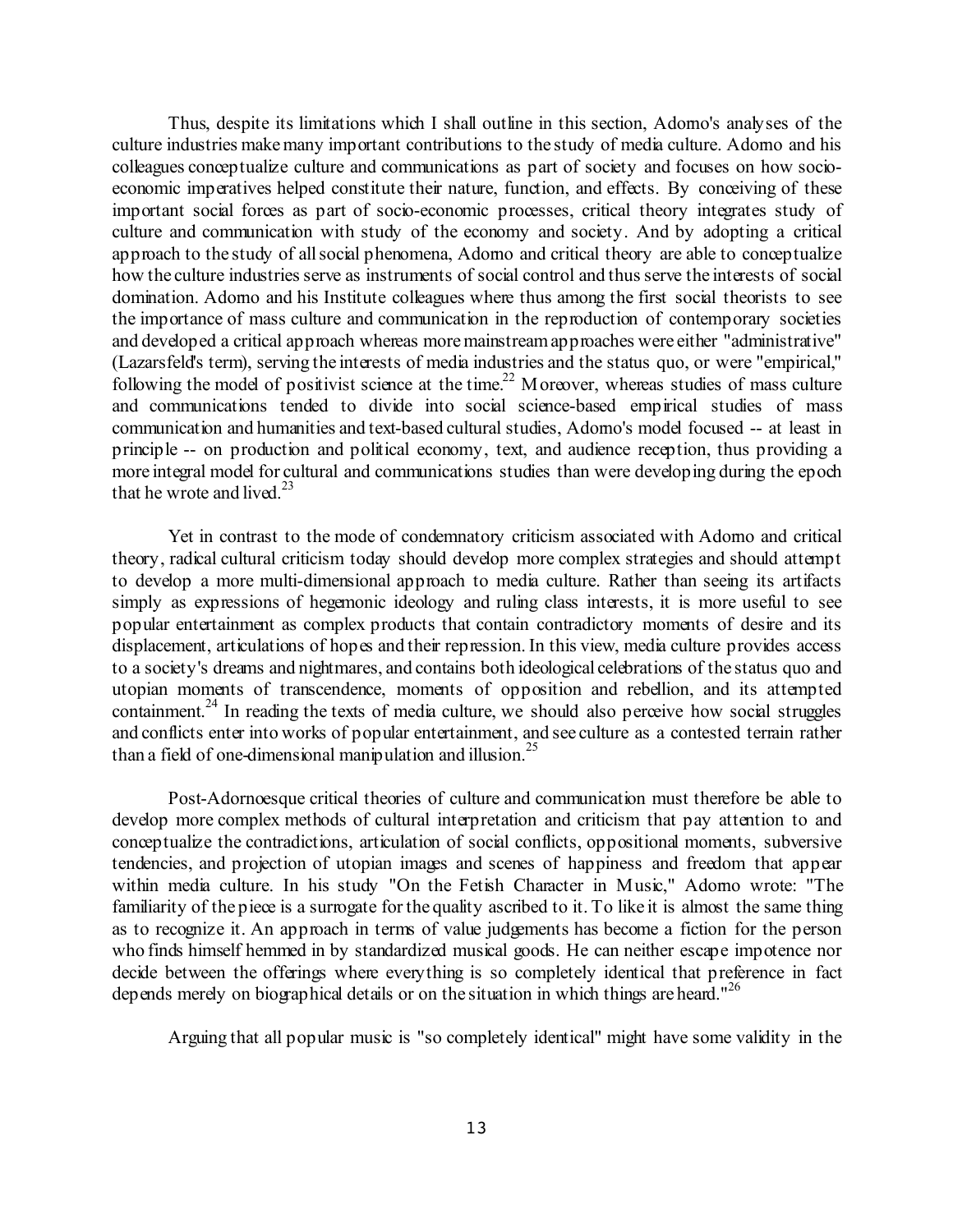analysis of the radio-based popular music of the day, although on the whole it violates Adorno's own defense of particularity and critique of identity-thinking which subsumes heterogeneous particulars to abstract categories. The classical critical theory approach, especially Adomo's work, generally limits itself, to attacking the ideology and purely retrogressive effects of radio, popular music, films, television, and so on. In this sense, the model of cultural interpretation and criticism is remarkably similar to crude Marxian critique of ideology which restricts cultural analysis to denunciation of ideology. Part of the problem is that for Adorno and many of his colleagues, the artifacts of the culture industry are simply beneath contempt. In Minima Moralia, Adorno writes: "Every visit to the cinema leaves me, against all my vigilance, stupider and worse."<sup>27</sup> Such an arrogant and grandiose gesture of absolute disdain, however, precludes understanding what gratifications popular culture actually provide and what needs it serves, in however distorted a fashion. This attitude also leads critical theorists to neglect, with some exceptions, analyzing specific films, television programs, or artifacts of popular culture, since they presume in advance that such artifacts are simply a debased form of culture and vehicle of ideology which are not worthy of detailed study or critique. Thus, when Adorno does analyze examples of popular music and television, he generally limits himself to arraigning their ideologies and "retrogressive" effects on consciousness without analyzing the work's contradictions, critical or oppositional moments, or potential to provide insight into social conditions or to elicit a critical response.<sup>28</sup>

But while popular music may, as Adorno argued, exhibit features of commodification, reification, and standardization, which may in turn have retrogressive effects on consciousness, such a theoretical optic cannot adequately account for the genesis and popularity of many forms of popular music such as the blues, jazz, rock and roll, reggae, punk, and other forms of music connected with oppositional subcultures. Since music is the most non-representational of all arts, it provides vehicles for the expression of pain, rage, joy, rebellion, sexuality, and other basic human experiences which might have progressive effects. Historically, the production of certain types of popular music was often carried out by oppressed groups, like blacks or hispanics, or by working class whites or marginalized youth. Much popular music thus articulates rebellion against the standardization, conformity, submission, and other features that Adorno criticized. Moreover, the forms of reception of popular music have frequently been dances and festivities in a context of transgression of propriety through drinking, wildly dancing, communally singing, making love, and other socio-erotic activities. Ragtime, jazz, bop, swing, and rock have been more at home in the brothel, dance-hall, or bedroom than within His Master's Voice in the living room. Though contemporary forms of punk and hard rock can provide background for young fascists and conservatives, it can also provide the social cement for a culture of political mobilization and struggle -- as the Rock Against Racism and Rock gegen Rechts concerts in England and Germany indicated in the 1980s.

Indeed, various global concerts, including a 1999 Internet concert, have continued to mobilize youth and to cultivate oppositional subcultures. Indeed, music like punk or reggae can be as bound up with a subculture of protest as much as with the commodification of culture for profitability and harmless catharsis -- although, as Adomo argued, all forms of media culture can be absorbed and coopted by the existing system.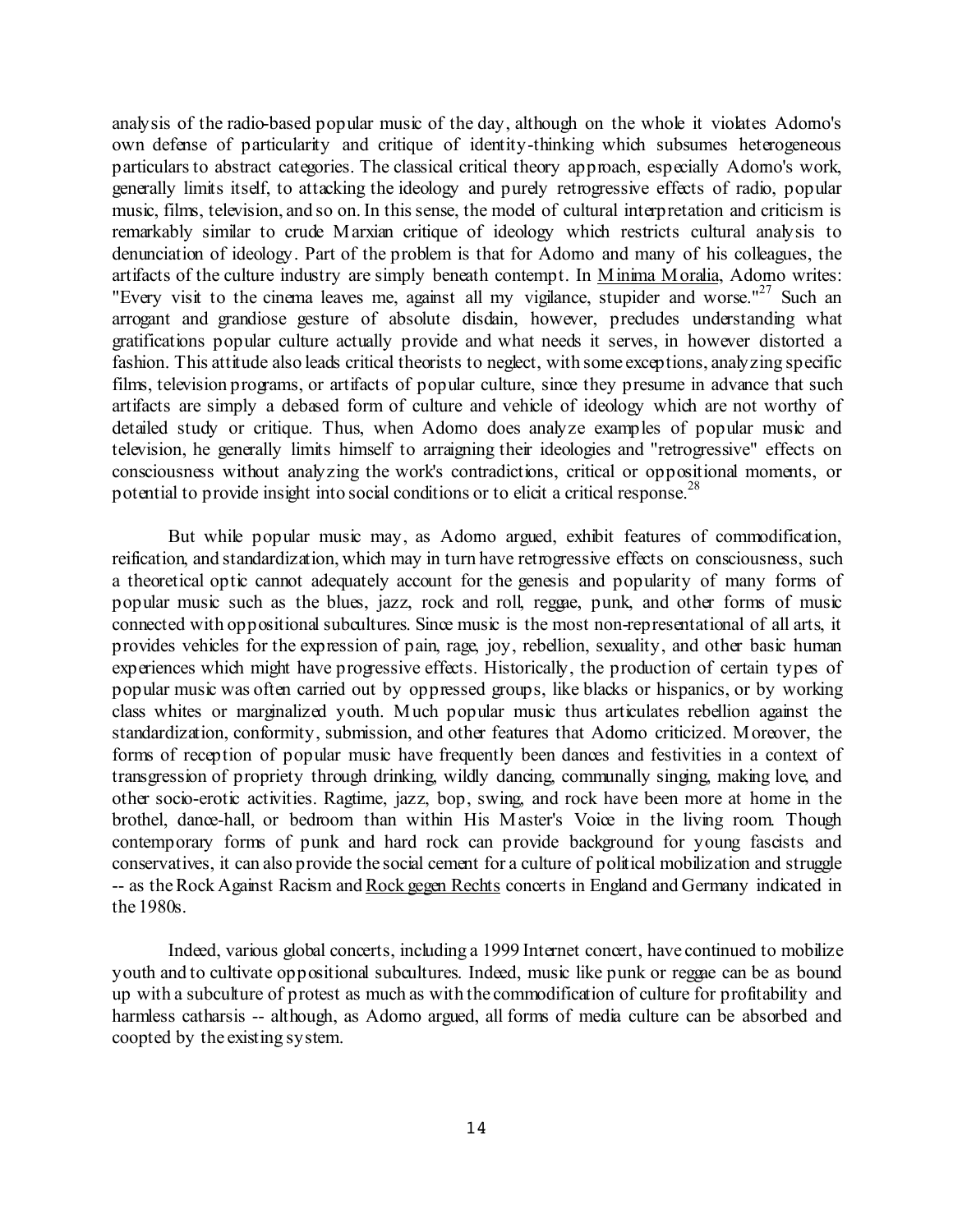Adorno's model of the culture industry does not allow for the heterogeneity of popular culture and contradictory effects, instead straightjacketing media culture in the form of reification and commodification as signs of the total triumph of capital and the total reification of experience. To be sure, much popular culture lends itself precisely to Adorno's categories and critique, though as suggested, other examples resist his categories and require a more complex approach to cultural interpretation and critique. Yet occasionally, Adorno did qualify his one-dimensional condemnation of popular culture, and also allowed for the possibility of audience resistance to media manipulation.<sup>29</sup> In "Transparencies on Film," Adomo uncharacteristically indicated that a certain sort of film might contain socially critical potential and that mass culture itself reproduces existing conflicts and antagonisms: "In its attempts to manipulate the masses, the ideology of the culture industry itself becomes as internally antagonistic as the very society which it aims to control. The ideology of the culture industry contains the antidote to its own lie" (p. 202). In particular, Adorno believed that the technique of montage (the juxtaposition of images to create multiple effects of meaning and socially critical associations) developed by Sergi Eisenstein and the revolutionary Soviet cinema provides models for a socially progressive cinema: "Film is faced with the dilemma of finding a procedure which neither lapses into arts-and-crafts nor slips into a more documentary mode. The obvious answer today, as forty years ago, is that of montage which does not interfere with things but rather arranges them in a constellation akin to that of writing" (p. 203).

Yet Adorno believed that puremontage and cinematic shock effects (such as were celebrated by Benjamin) "without the addition of intentionality in its details, refuses to accept intentions merely fromthe principle itself" (p. 203). Progressive film would thus have to combine montage in image construction with other effects, like advanced music (and progressive political intentions and insights?), to turn the images of filminto a socially critical direction for Adorno: "The liberated film would have to wrest its a priori collectivity from the mechanisms of unconscious and irrational influence and enlist this collectivity in the service of emancipatory intentions" (pp. 203-204).

In another late article, "Leisure," Adorno pointed to limitations of the ability of the culture industry to manipulate spectator consciousness. Reflecting on a study conducted of the media's presentation of themarriage of a Dutch Princess to an upper class German, Adorno stressed that the audience saw through themedia hype of this event, and realistically perceived its insignificance. He thus concluded: "The integration of consciousness and leisure is obviously not yet entirely successful. The real interests of the individuals are still strong enough, at the margins, to resist total control."<sup>30</sup> Yet as Jay Bernstein suggests in an Introduction to Adorno's writings on the culture industry, Adorno also emphasized a dialectics of "seeing through and obeying," whereby audiences saw through the facade of astrology, advertising, and propaganda, yet continued to submit to the reign of mass culture, capital, and the existing system.<sup>31</sup>

Yet critical approaches to media culture today should not simply limit themselves to denouncing bourgeois ideologies and escapist functions. Even conservative media culture often provides insights into forms of dominant ideologies and sometimes unwittingly provides images of social conflict and opposition. Studies of Hollywood films, for instance, reveal that this form of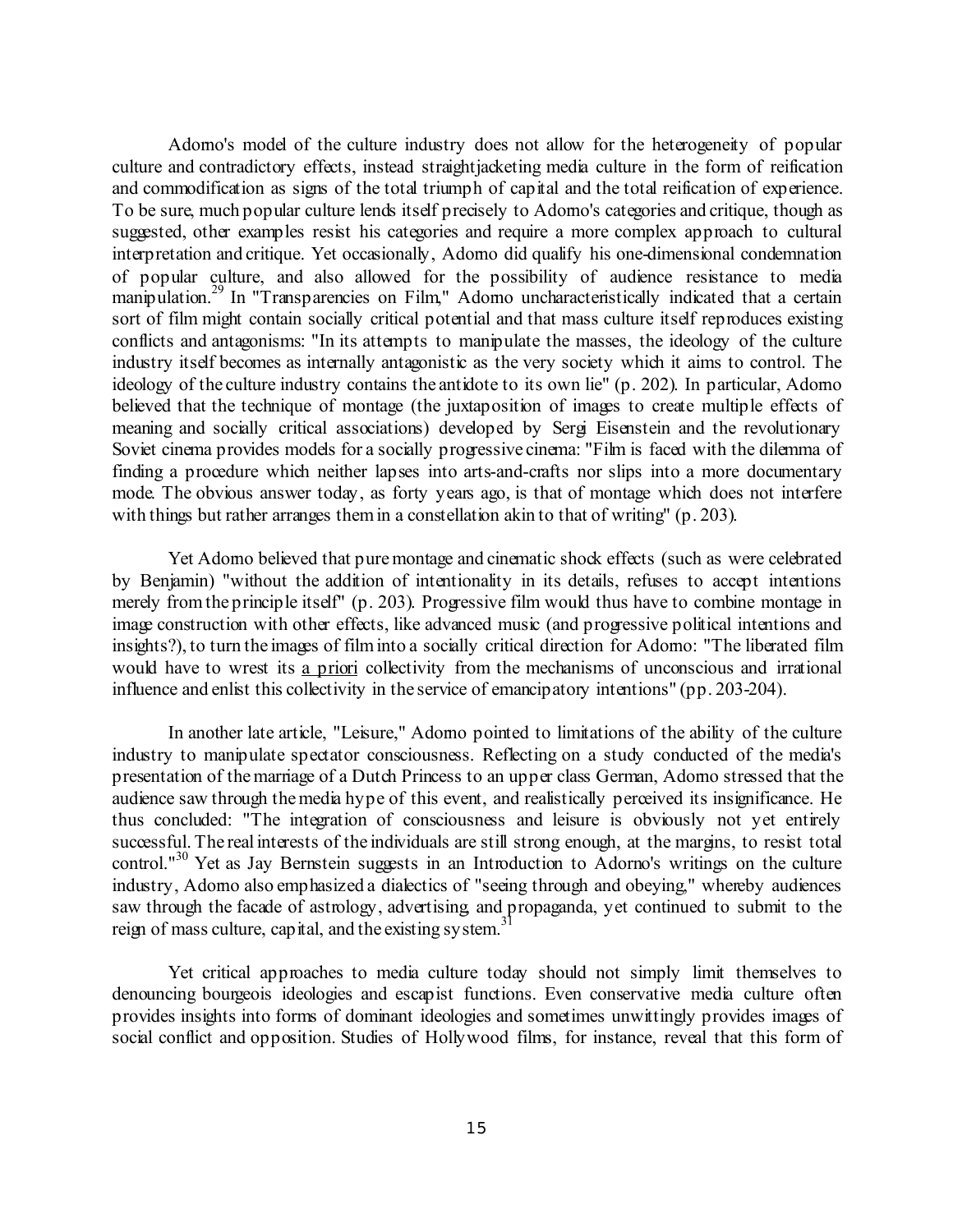commercial culture exhibits a conflict of representations between competing social ideologies over the last several decades. Particularly, in the period from around 1967 to the present, a variety of competing ideological standpoints have appeared in mainstream Hollywood film.<sup>32</sup> Consequently, there is no onemonolithic, dominant ideology which the culture industries promote, and indeed the conflicting ideologies in contemporary culture industry artifacts point to continuing and intensifying social conflict within capitalist societies.

Yet in the Institute critique of mass culture, there are no theories of oppositional and emancipatory uses of the media and cultural practices. There is neither a strategy for cultural revolution as is found in Brecht, Benjamin, and Enzensberger, nor is there a media politics to overcome the harmful effects that Adomo and Horkheimer describe.<sup>33</sup> In an era of media saturation, however, such asceticism would only further marginalize already marginalized critical intellectuals and oppositional groups. Consequently, a radical media politics should replace the pessimistic denunciation found in classical critical theory -- a point even more salient in the Age of the Internet.

Part of the problem is that Adorno and his followers rigidly juxtapose their concepts of "authentic art" -- modelled on masters of the avant garde like Schonberg, Kafka, and Beckett - against mass culture which they denounce for failing to have the qualities that they find in their preferred aesthetic models. It'strue that Adorno writes, in an oft-cited letter to Walter Benjamin:

> 'Les extremes me touches' [Gide], just as they touch you -- but only if the dialectic of the lowest has the same value as the dialectic of the higher, rather than the latter simply decaying. Both bear the stigmata of capitalism, both contain elements of change (but never, of course, the middle-term between Schonberg and the American film). Both are torn halves of an integral freedom to which, however, they do not add up. It would be romantic to sacrifice one to the other, either as the bourgeois romanticism of the conservation of personality and all that stuff, or as the anarchistic romanticism of blind confidence in the spontaneous power of the proletariat in the historical process -- a proletariat which is itself a product of bourgeois society.<sup>34</sup>

This citation is significant as it suggests that Adorno recognizes that high art and mass culture are both socially-mediated by capitalism and that Adorno does not attack popular culture per se, but the forms it takes under capitalism. Indeed, there are plenty of positive references to popular forms of entertainment like the circus, themusic hall, and the carnival in Adorno, as well as positive referencesto Betty Boop films, even in the infamous essay on the culture industry written with Max Horkheimer. Rather than rejecting the popular tout court, Adomo is critical of a form of standardized mass culture that is part of the industrial processes of mass production and consumption within contemporary capitalism which in turn contributes to processes of homogenization and massification of both culture and audiences.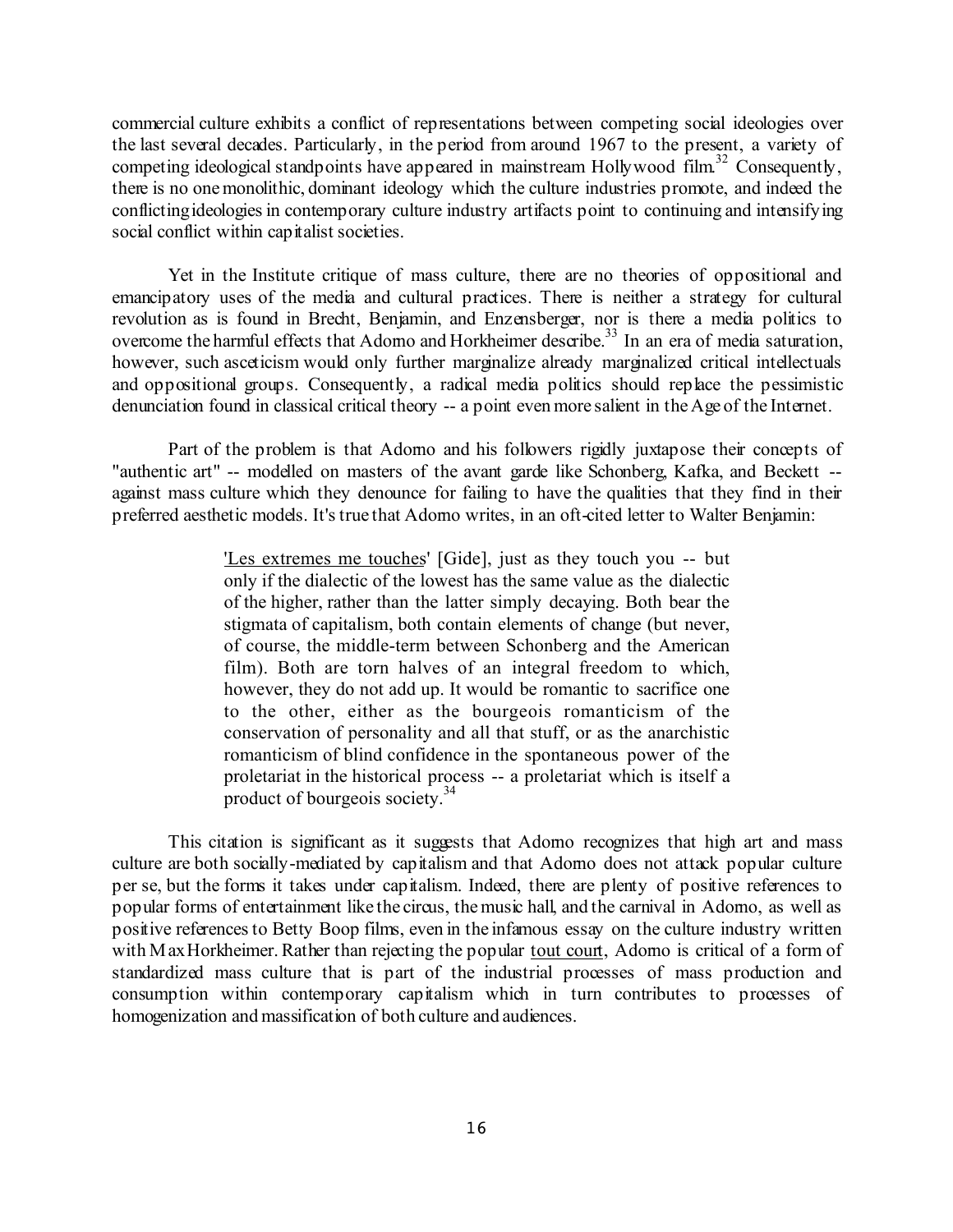Usually, however, Adorno makes a rather rigid distinction between "high culture" and "mass culture," a dualism that has not only come under critical attack, but which is undermined by the very tendencies of postmodern culture to implode cultural boundaries and collapse hierarchies. Adorno, no doubt, would see this as an example of cultural barbarism, but it seems perverse to expect products of the culture industries to have the qualities of works of previous "high culture" or the avant-garde. Yet by limiting his model of authentic art to those few avant-garde examples of highly negative art, Adorno rules out in advance the possibility of any oppositional cultural politics and his model of emancipatory aesthetics is intolerably ascetic and narrow, limited only to those avant-garde productions which resist assimilation and co-optation.

In a sense, Adorno's aesthetics are undialectical. He operates with a binary contrast between "authentic" art and mass culture in which the latter is completely debased and emancipatory effects are limited to the former. This stance reproduces the German religion of high art and its inevitable elitism, and completely excludes the "popular" from the domain of "the authentic," thus regressing behind the critiques of Brecht and Benjamin -- and Adorno's own critique of "the authentic" in his book Jargon of Authenticity. Indeed, Adorno's own esoteric aesthetic theory itself becomes a jargon motivated by a dual fear of cooptation and regression.<sup>35</sup> Yet Adomo's uncompromising radicalism provides a healthy antidote to all affirmative and idealist aesthetics, and his obstinate obsession with art provides a wealth of insights into the mediations between art and society which might become productive for materialist social theory and cultural criticism of the future.

It is, admittedly exceedingly difficult to read and critique Adomo. An incomparable stylist, he defies summary. The Adomo adventure involves entering into his language, letting his writing and style carry you into a new way of seeing. Adorno's bon mot concerning Kafka -- "He over whom Kafka's wheels have passed, has lost for ever both any peace with the world and any chance of consoling himself with the judgement that the way of the world is bad"  $(P, p, x)$  -- holds as well for him: once one has genuinely appropriated Adomo's insights one cannot see the media and society in quite the sameway. Once one has appropriated Adorno's vision, one finds his ideas instantiated and confirmed over and over, day after day. One has lost one's innocence, one finds one's self distanced from media culture, detects its standardization, pseudo-individualism, stereotypes and schemata, and the baleful effects of cultural commodification and reification. In a postmodern scene that celebrates the active audience, that finds resistance everywhere, that ritualistically acclaims the popular, Adomo is thus a salutatory counterforce.

In fact, while there is no question but that Adorno has overly one-sided and excessively negative and critical views of both the texts and the audiences of media culture, occasionally, I have a nightmare that in some sense Adorno is right, that media culture by and large keeps individuals gratified and subservient to the logic and practices of market capitalism, that the culture industry has become thoroughly commodified and absorbs and deflects all oppositional culture to subservient ends. At times, web-surfing, channel-shifting on cable systems, or scanning commercial radio can provide the impression that Adorno is correct, that most media culture is reified crap and blatant ideology, that culture has been fundamentally commercialized, homogenized, and banalized in contemporary capitalism. Yet when such nightmare thoughts dissolve, one sees a society in conflict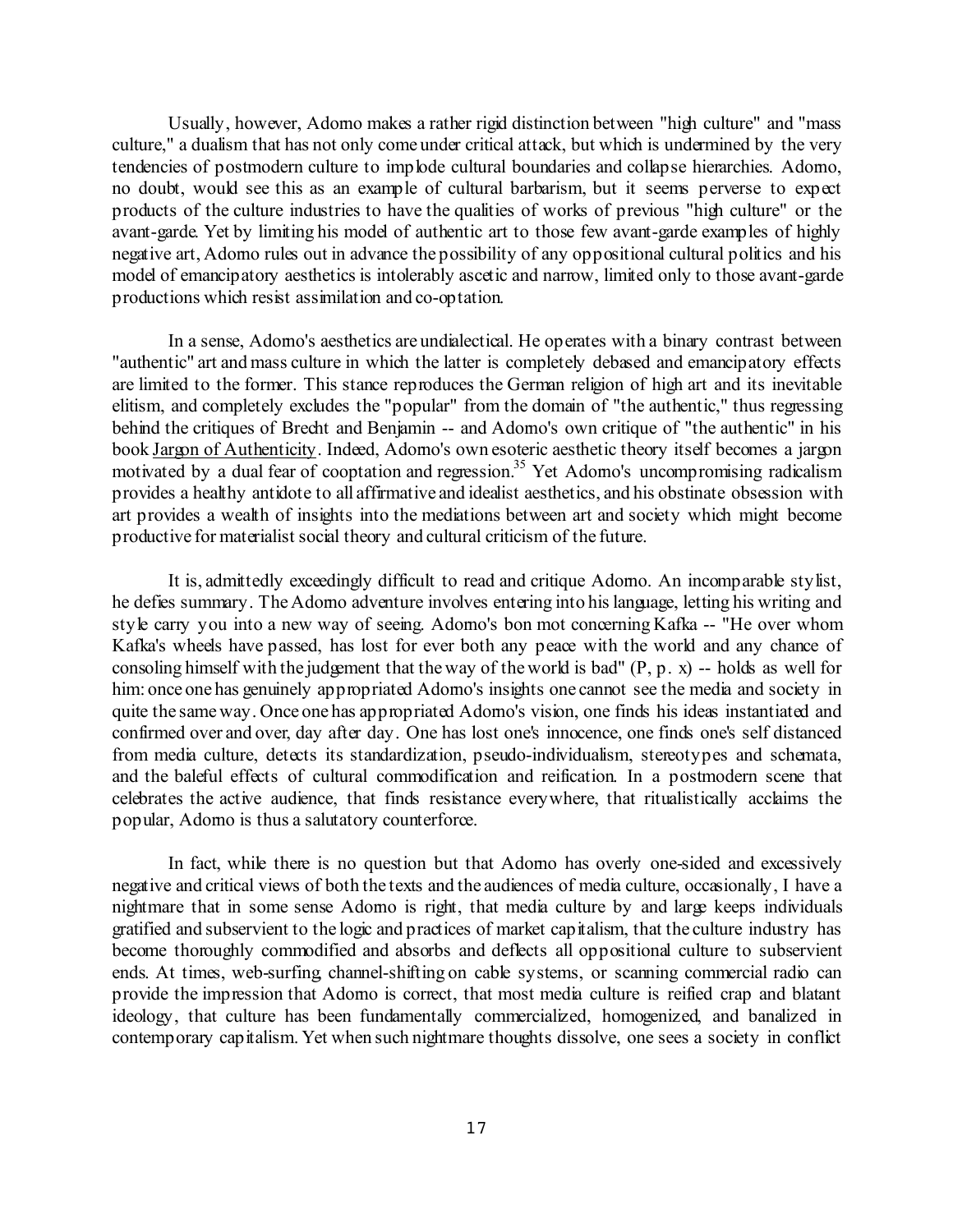with competing groups struggling to control the direction of society, with progressive and regressive forces in contention. In this situation, to have a dialectical and oppositional cultural criticism that intervenes in the struggles of the present moment, it is clear that we must move beyond Adorno while assimilating his intransigent oppositional stance and critical insights.

# Notes

1. SeeHorkheimer and Adorno 1972 and the discussion in Kellner 1989, Chapter 4. On Adorno and the Frankfurt School, see the articles collected in Andrew Arato and Eike Gebhardt, eds., The Essential Frankfurt School Reader (New York: Seabury, 1982) and Stephen Eric Bronner and Douglas Kellner, eds., Critical Theory and Society: A Reader (New York: Routledge, 1989; hereafter CTR); the discussions of the history of the Frankfurt school in Jay 1971 and Wiggershaus 1996; and the discussion of the Frankfurt school combination of social theory and cultural criticism in Kellner 1989.

2. T.W. Adorno, "Cultural Criticism and Society" in Prisms (London: Neville Spearman, 1967: 30). Adorno was influenced by the view that social reality was articulated within works of art which required hermeneutical deciphering held by his friend and mentor Siegfried Kracauer. See his article "TheMass Ornament" in CTR. On Adorno's cultural criticism, see Susan Buck-Morss, Origins of Negative Dialectics (New York: The Free Press, 1977); Gillian Rose, The Melancholy Science (London: Macmillan 1978); and Deborah Cook, The Culture Industry Revisited (Landham, Md.: Rowman and Littlefield, 1996).

3. See the translations in T.W. Adorno, "On the Social Situation of Music," in Telos 35 (Spring 1978), p. 130, and Leo Lowenthal, "On Sociology of Literature," in Literature and Mass Culture (New Brunswick:TransactionBooks, 1984) (page referencesto the latter article will be cited within the text). Later Adorno would become increasingly critical of what he saw as the superficiality of Lowenthal's sociology of culture and his own efforts would be much more sophisticated.

4. See, for example, T.W. Adorno, "On the Social Situation of Music," ibid; "On the Fetish Character of Music and the Regression of Hearing," in Andrew Arato and Eike Gebhardt, eds., The Essential Frankfurt School Reader (New York: Seabury, 1982; hereafter FSR); and "On Popular Music," Studies in Philosophy and Social Science, Vol. IX, No. 1. (1941). See also the collection of Adorno's writings on mass culture edited by J.M. Bernstein, T.W. Adorno, The Culture Industry (London: Routledge, 1991) and The Stars Down to Earth and Other Essays on the Irrational in Culture, edited by Stephen Crook (London Routledge, 1994).

5. Walter Benjamin, "The Work of Art in the Age of Mechanical Reproduction," in Illuminations (New York: Schocken, 1969). On Adomo and Benjamin's shared aesthetic interests and debates, see Buck-Morss, Origins, ibid.

6. Benjamin, "Work of Art," op. cit., p. 224.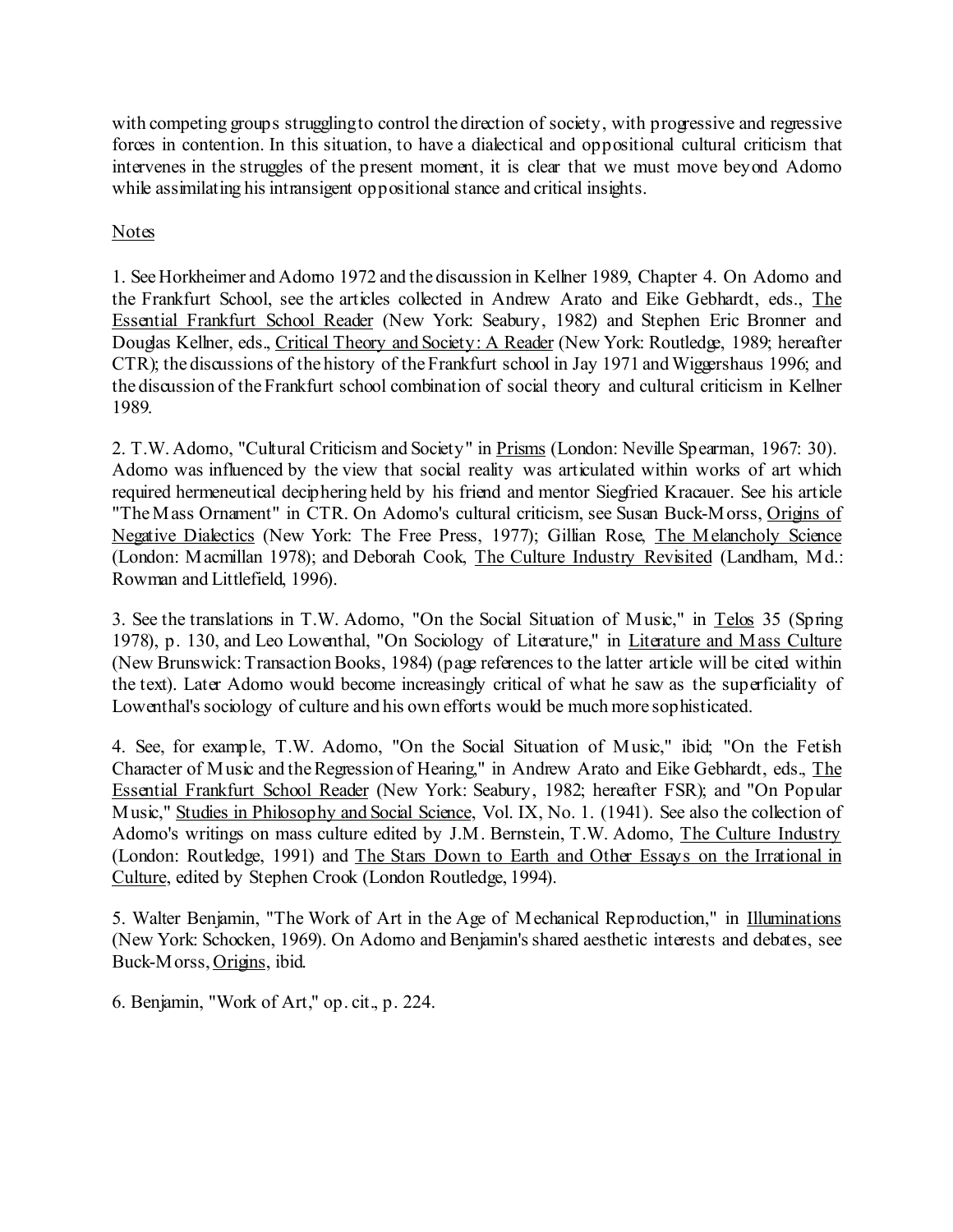7. Op. cit., p. 236.

8. Op. cit., pp. 237-241.

9. Adorno, "Jazz. Perennial Fashion," Prisms, op. cit., pp. 119-132. It should be noted that Adorno developed his conception of jazz while researching popular music for CBS in a grant obtained by Paul Lazarsfeld. Thus, his sample of jazz music was mostly mediocre radio performances or popular records; there is no evidence that Adorno ever heard live jazz performances or was aware of the wealth of different types of jazz circulating at the time; thus, while his critique might describe aspects of the sort of jazz broadcast on network radio, it obviously misses the richness of the jazz tradition and is probably the most harshly criticized of any of Adorno's work. See note 10 for sources on Adorno's work with Lazarsfeld.

10. On the relationship between Lazarsfeld, Adorno, and the Institute, see the memoirs by Paul Lazarsfeld, "An Episode in the History of Social Research: A Memoir" and Theodor W. Adorno "Scientific Experiences of a European Scholar in America," both in The European Migration, edited by Donald Fleming and Bernard Bailyn (Cambridge, Mass., 1969), and David E. Morrison, "Kultur and Culture: The Case of Theodor W. Adorno and Paul F. Lazarsfeld," Social Research, Vol. 45, No. 2 (Summer 1978). Lazarsfeld published over fifty books and many articles that helped to found the new discipline of communications research.

11. For various of Adorno's analyses of high art, see the studies in Philosophy of Modern Music (New York: Seabury, 1973); Notes to Literature (New York: Columbia University Press, 1991); and Aesthetic Theory (London: Routledge, 1984).

12. T.W. Adorno, "Commitment," in Aesthetics and Politics (London: New Left Books, 1977), pp. 180, 191. The notion of authentic-art-as-negation runs throughout Adorno's writings on art which generally formulates the notion in paradoxical terms: "Art records negatively just that possibility of happiness which the only partially positive anticipation of happiness ruinously confronts today. All 'light' and pleasant art has become illusory and mendacious. What makes its appearance aesthetically in the pleasure categories can no longer give pleasure, and the promise of happiness, once the definition of art, can no longer be found except where the mask has been torn from the countenance of false happiness" (FSR, p. 274).

13. While Adorno began the Institute critique of mass culture in his analyses of the standardization, pseudo-individuality, and manipulative effects of popular music (discussed above), Max Horkheimer spoke of the "entertainment industry" in several 1930s articles, and analyzed the differences between "authentic art" and "mass culture" in "Art and Mass Culture," now collected in Critical Theory (New York: Seabury Press, 1972). Leo Lowenthal, who earlier had carried out a study of popular magazine biographies in Germany, analyzed images of success in American magazines, noting a shift from "heroes of production" to "heroes of consumption," in which the "stars" of the culture industry played a major role (in LPCS). A 1941 issue, in English, of Studies in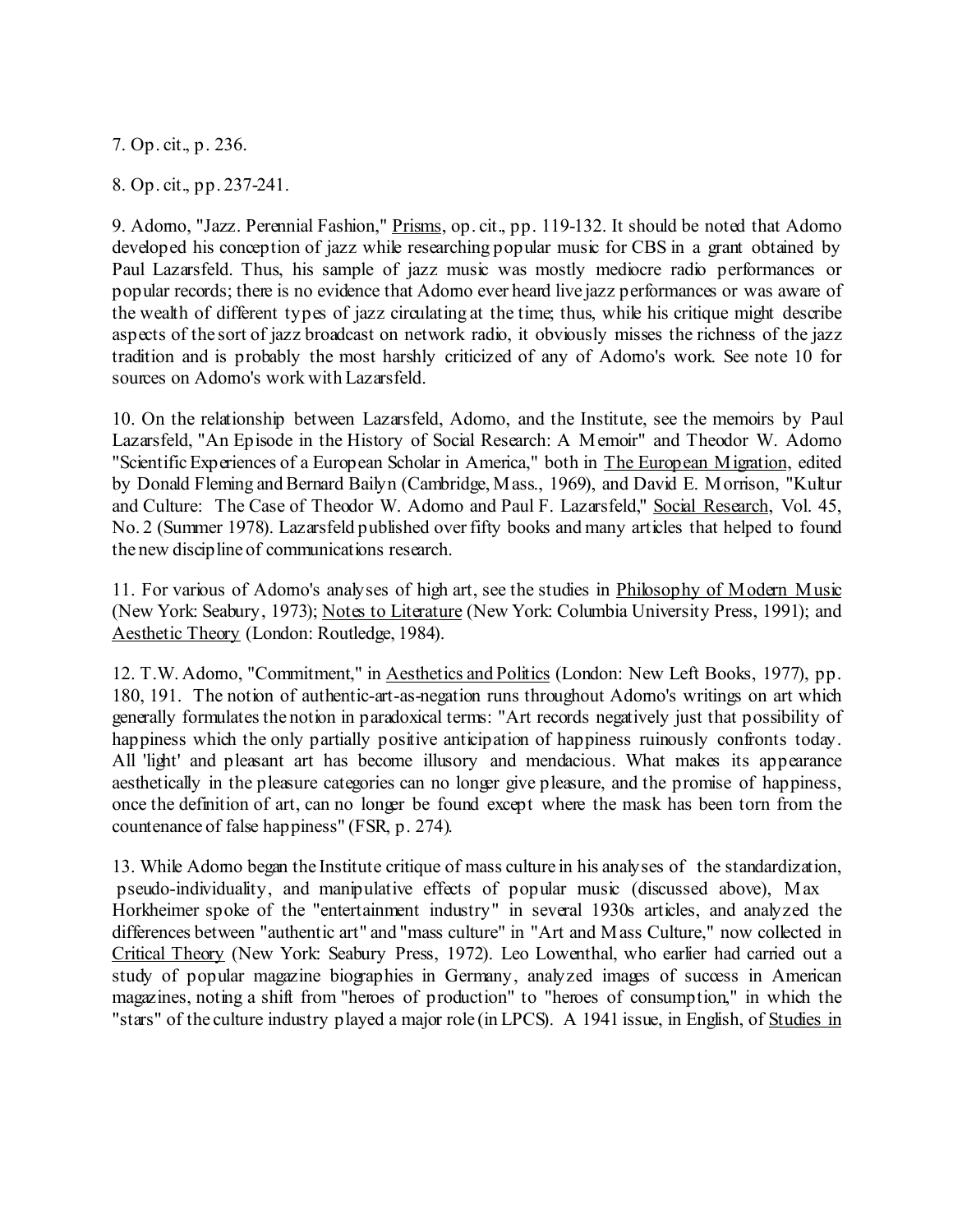Philosophy and Social Science (Vol. IX, No. 1) was devoted to mass communications and advanced the notion of "critical research" which combined "theoretical thinking with empirical analysis." Thus the famous study of the "culture industry" in Dialectic of Enlightenment built on earlier work and highlighted a theme that had become central to the work of Adorno and the Institute for Social Research.

14. See William Dieterle, "Hollywood and the European Crisis" in Studies, ibid, pp. 96ff.

15. T. W. Adomo, "How to Look at Television," The Quarterly of Film, Radio, and Television, Vol. VII (Spring); republished as "Television and the Patterns of Mass Culture" Mass Culture, edited by Bernard Rosenberg and David Manning White (Glencoe, Ill.: The Free Press, 1957) and collected in T.W. Adorno, The Culture Industry. Interestingly, Adorno and Horkheimer also anticipated in the early 1940s that television would become the most powerful part of the culture industry: "Television aims at a synthesis of radio and film, and is held up only because the interested parties have not yet reached agreement, but its consequences will be quite enormous and promise to intensify the impoverishment of aesthetic matter so drastically, that by tomorrow the thinly veiled identity of all industrial culture products can come triumphantly out into the open, derisively fulfilling the Wagnerian dream of the Gesamtkunstwerk -- the fusion of all the arts in one work" (1972: p. 124). They foresaw a condition in which television would be the apotheosis of the commercialization of culture to an extent that the movies would be perceived as a cultural form relatively uncluttered with commercial messages: "if technology had its way--the film would be delivered to people's homes as happens with the radio. It is moving toward the commercial system. Television points the way to a development which might easily enough force the Warner Brothers into what would certainly be the unwelcome position of serious musicians and cultural conservatives" (1972: p. 161.

16. For a further discussion of the relation between the Institute and Lazarsfeld and the impact of Critical Theory on media theory and research in the United States, see Douglas Kellner, "Critical Theory, Mass Communications and Popular Culture," Telos 62 (Winter 1984/85), pp. 196-206. For a provocative critique of Lazarsfeld's paradigm, see Todd Gitlin, "Media Sociology: The Dominant Paradigm," Theory and Society, Vol. 6, No. 2 (1978), pp. 205-253. Although Gitlin presents an excellent critique of Lazarsfeld's paradigm, especially as set forth in Personal Influence, he tends to neglect the critical elements of Lazarsfeld's work and also fails to point out that an alternative critical paradigm was present alongside Lazarsfeld's in the work of the Institute. Many essays in the issue of the Journal of Communication, "Ferment in the Field," Vol. 33, Nr. 3 (Summer 1983) contain appraisals of Lazarsfeld's influence on communications research; other articles mention the impact of Institute critical theory on communications research in the United States, though none of these studies systematically demonstrates how the Institute for Social Research influenced theories of communications, culture, and social theory.

17. SeeT. W. Adorno, "TheCulture Industry Revisited," New German Critique 6 (Fall 1975), pp. 11;reprinted in CTR.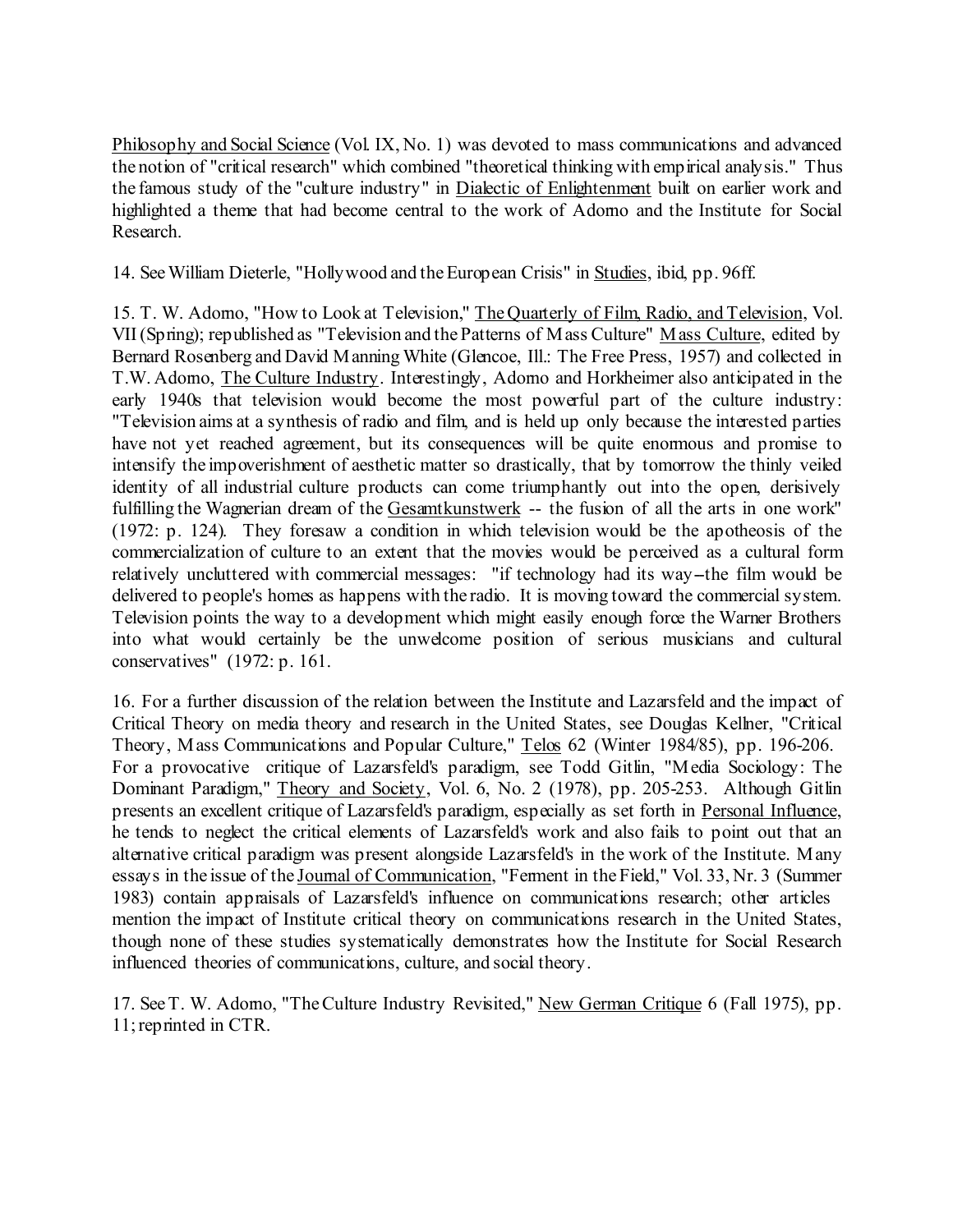18. Lukàcs, History and Class Consciousness, ibid; Bertolt Brecht, Gesammelte Schriften, Vol. 18 (Frankfurt, 1967), translated as "Radio as a Means of Communication," in Screen, vol. 20, Nos. 3/4 (Winter 1979/80), pp. 24-28; and Walter Benjamin, Illuminations (New York: Schocken, 1969). On the other hand, the culture industry theory can also be seen as an application of Lukàcs' theory of the commodity fetishism and the reification of culture and consciousness in capitalist society to artifacts of mass communications and culture, which is then turned against Lukàcs' political theory by claiming that these phenomena prevent the development of class consciousness, upon which Lukàcs' theory of revolution depends.

19. On Gramsci's theory of hegemony, see Antonio Gramsci, Prison Notebooks (New York: International Publishers, 1971) and Carl Boggs, The Two Revolutions (Boston: South End Press, 1984).

20. On the culture industries and the blacklist, see Victor Navasky, Naming Names (New York: Viking Press, 1980).

21. On the Frankfurt School anticipation of British cultural studies, similarities and differences, see Douglas Kellner, "Critical Theory and British Cultural Studies: The Missed Articulation," in Cultural Methodologies, edited by JimMcGuigan. London: Sage, 1997: 12-41.

22. For discussion of the contributions of Adorno and critical theory to study of culture and communications, see Douglas Kellner, "Kulturindustrie und Massenkommunikation. Die Kritische Theorie und ihre Folgen," in Wolfgang Bonss and Axel Honneth, editors, Sozialforschung als Kritik (Frankfurt: Suhrkamp, 1982), 482-514; "Critical Theory, Mass Communications, and Popular Culture," Telos 62 (Winter 1984/85), 196-206; and Critical Theory, Marxism, and Modernity, Chapters 5 and 6.

23. For discussion of how Adorno and the Frankfurt School overcome the divide between communications and cultural studies, seeDouglas Kellner, "Political Economy and Cultural Studies: Overcoming the Divide," Cultural Studies in Question, edited by Marjorie Ferguson and Peter Golding. London: Sage Publications, 1997: 102-120.

24. See Fredric Jameson, "Reification and Utopia in Mass Culture," Social Text 1 (Winter 1979): 130-148. For my own view, see Douglas Kellner, Media Culture. Cultural Studies, Identity and Politics Between theModern and the Postmodern (London: Routledge, 1995).

25. See, for example, Peter Biskind, Seeing is Believing:How I Stopped Worrying andCame to Love the Fifties (New York: Pantheon, 1983); Douglas Kellner and Michael Ryan, Camera Politica: Politics and Ideology in Contemporary Hollywood Cinema (Bloomington: Indiana University Press, 1988); and Kellner, Media Culture, op. cit..

26. Adorno, "On the Fetish Character in Music and the Regression of Listening," in The Culture